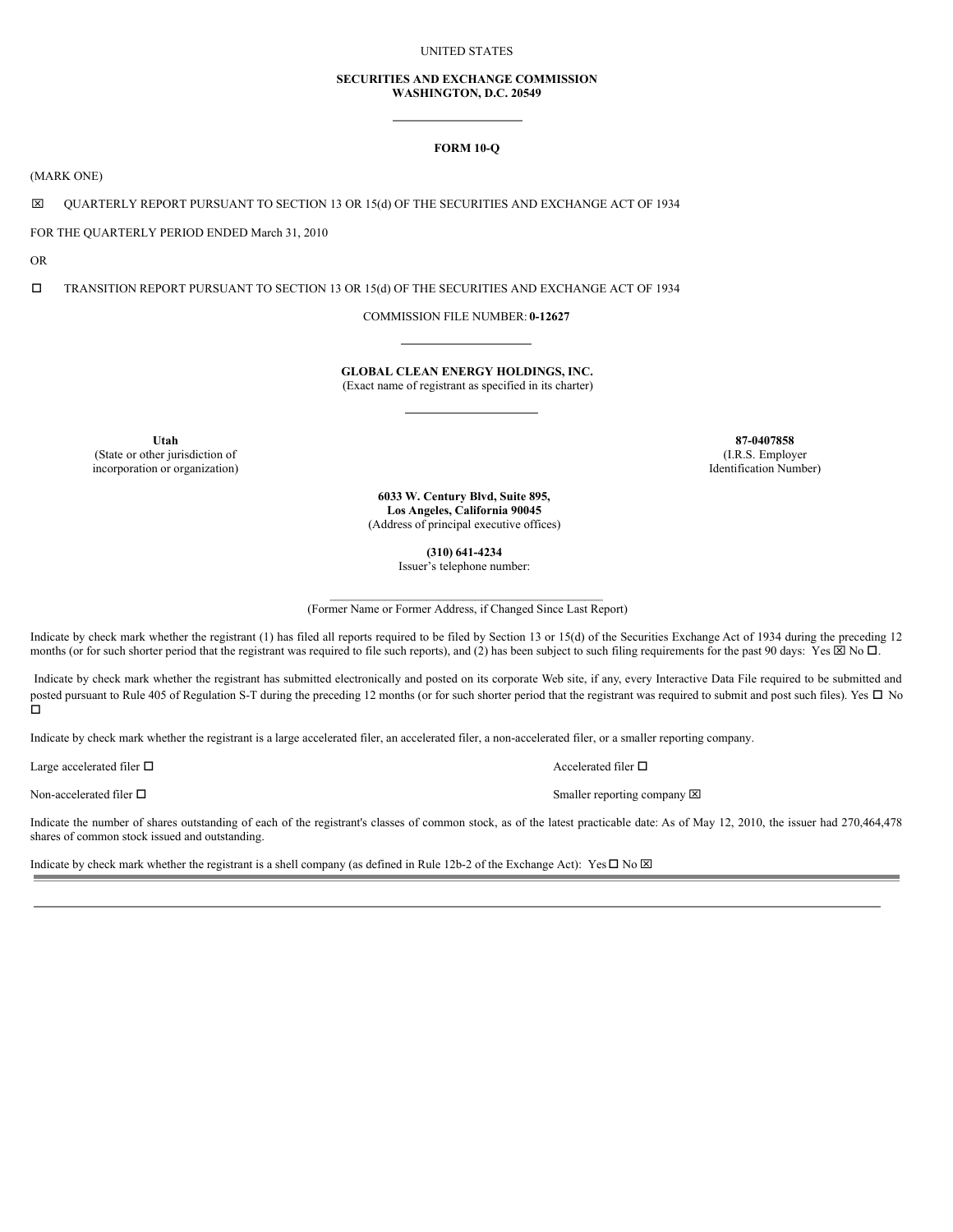#### **GLOBAL CLEAN ENERGY HOLDINGS, INC. For the quarter ended March 31, 2010 FORM 10-Q**

# **TABLE OF CONTENTS**

# **PART I**

| ITEM 1.  | <b>FINANCIAL STATEMENTS</b>                                                           |    |
|----------|---------------------------------------------------------------------------------------|----|
| ITEM 2.  | MANAGEMENT'S DISCUSSION AND ANALYSIS OF FINANCIAL CONDITION AND RESULTS OF OPERATIONS | 18 |
| ITEM 3.  | <b>QUANTITATIVE AND QUALITATIVE DISCLOSURE ABOUT MARKET RISK</b>                      | 23 |
| ITEM 4.  | <b>CONTROLS AND PROCEDURES</b>                                                        | 23 |
|          |                                                                                       |    |
|          | <b>PART II</b>                                                                        |    |
|          |                                                                                       |    |
| ITEM 1.  | <b>LEGAL PROCEEDINGS</b>                                                              | 24 |
| ITEM 1A. | <b>RISK FACTORS</b>                                                                   | 24 |
| ITEM 2.  | UNREGISTERED SALES OF EQUITY SECURITIES AND USE OF PROCEEDS                           | 24 |
| ITEM 3.  | DEFAULTS UPON SENIOR SECURITIES                                                       | 24 |
| ITEM 4.  | <b>RESERVED</b>                                                                       | 24 |
| ITEM 5.  | <b>OTHER INFORMATION</b>                                                              | 24 |
| ITEM 6.  | <b>EXHIBITS</b>                                                                       | 24 |
|          |                                                                                       |    |
|          |                                                                                       |    |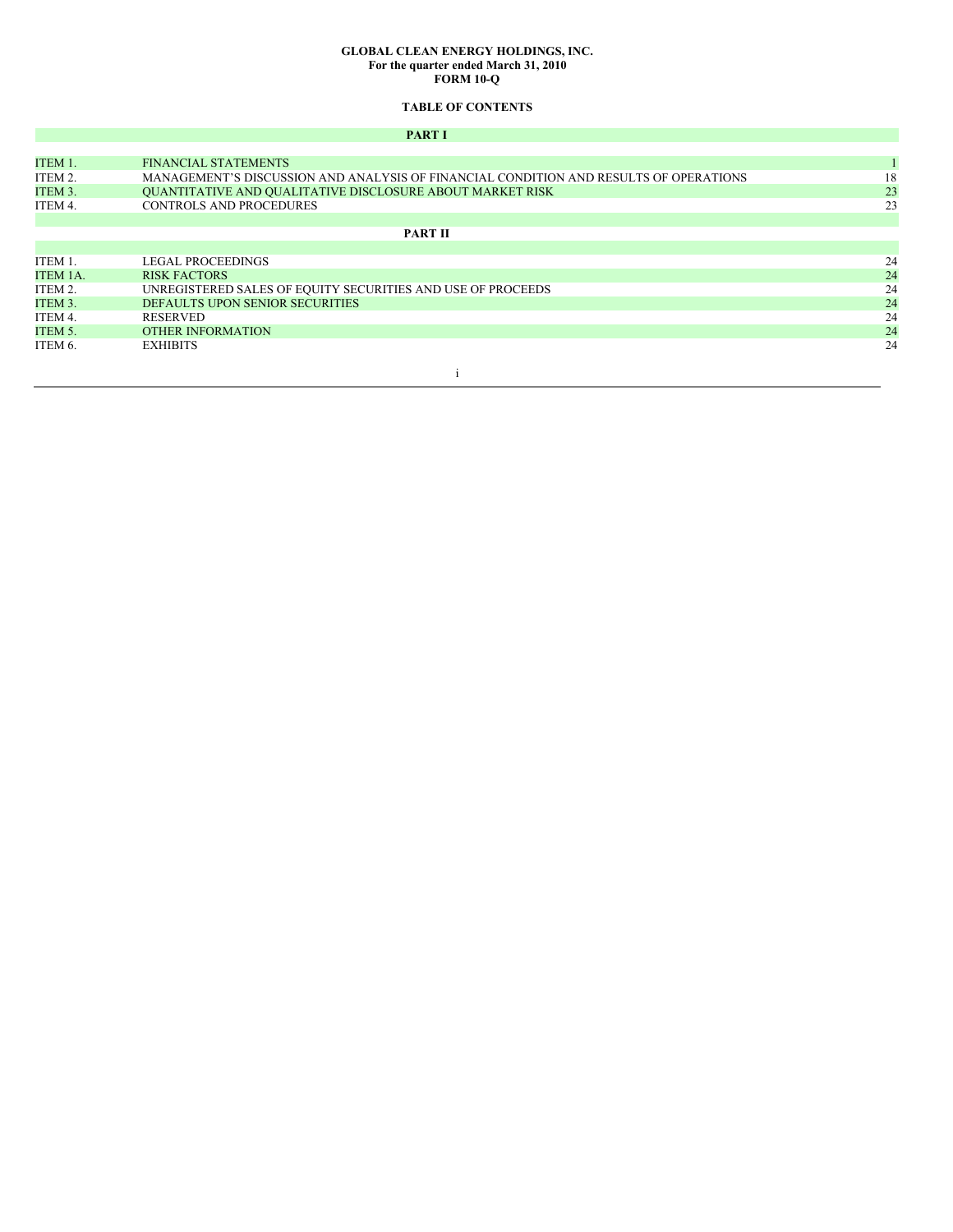# **PART I**

#### **GLOBAL CLEAN ENERGY HOLDINGS, INC. AND SUBSIDIARIES CONDENSED CONSOLIDATED BALANCE SHEETS (Unaudited)**

|                                                                         | March 31,<br>2010 |                    |              | December 31,<br>2009 |  |
|-------------------------------------------------------------------------|-------------------|--------------------|--------------|----------------------|--|
| <b>ASSETS</b>                                                           |                   |                    |              |                      |  |
|                                                                         |                   |                    |              |                      |  |
| <b>CURRENT ASSETS</b>                                                   |                   |                    |              |                      |  |
| Cash and cash equivalents                                               | \$                | 1,226,535          | S.           | 833,584              |  |
| Accounts receivable                                                     |                   | 165,482            |              | 146,730              |  |
| Inventory                                                               |                   | 47,412             |              |                      |  |
| Other current assets                                                    |                   | 160,973            |              | 131,741              |  |
| <b>Total Current Assets</b>                                             |                   | 1,600,402          |              | 1,112,055            |  |
| <b>PROPERTY AND EQUIPMENT</b>                                           |                   |                    |              |                      |  |
| Land                                                                    |                   | 2,910,010          |              | 2,079,914            |  |
| Plantation development costs                                            |                   | 3,795,321          |              | 3,633,288            |  |
| Plantation equipment                                                    |                   | 881,854            |              | 805,719              |  |
| Office equipment                                                        |                   | 58,207             |              | 33,478               |  |
|                                                                         |                   | 7,645,392          |              | 6,552,399            |  |
| Less accumulated depreciation                                           |                   | (169, 853)         |              | (110,910)            |  |
|                                                                         |                   | 7,475,539          |              | 6,441,489            |  |
|                                                                         |                   |                    |              |                      |  |
| <b>OTHER ASSETS</b>                                                     |                   |                    |              |                      |  |
| Deferred growing costs                                                  |                   | 257,657            |              |                      |  |
| Other noncurrent assets                                                 |                   | 2,691              |              | 2,691                |  |
|                                                                         |                   | 260,348            |              | 2,691                |  |
| <b>TOTAL ASSETS</b>                                                     | \$                | 9,336,289          | \$           | 7,556,235            |  |
|                                                                         |                   |                    |              |                      |  |
| <b>LIABILITIES AND EQUITY (DEFICIT)</b>                                 |                   |                    |              |                      |  |
|                                                                         |                   |                    |              |                      |  |
| <b>CURRENT LIABILITIES</b>                                              |                   |                    |              |                      |  |
| Accounts payable                                                        | $\mathbb{S}$      | 2,003,071          | $\mathbb{S}$ | 2,117,573            |  |
| Accrued payroll and payroll taxes<br>Accrued interest payable           |                   | 1,896,189          |              | 1,491,385<br>853,811 |  |
| Accrued return on noncontrolling interest                               |                   | 819,396<br>778,709 |              | 610,870              |  |
| Promissory notes                                                        |                   | 33,332             |              | 509,232              |  |
| Notes payable to shareholders                                           |                   | 297,379            |              | 321,502              |  |
| Convertible notes payable                                               |                   | 193,200            |              | 193,200              |  |
| <b>Total Current Liabilities</b>                                        |                   | 6,021,276          |              | 6,097,573            |  |
|                                                                         |                   |                    |              |                      |  |
| <b>LONG-TERM LIABILITIES</b>                                            |                   |                    |              |                      |  |
| Convertible notes payable                                               |                   | 567,000            |              |                      |  |
| Mortgage notes payable                                                  |                   | 2,793,934          |              | 2,051,282            |  |
| <b>Total Long-Term Liabilities</b>                                      |                   | 3,360,934          |              | 2,051,282            |  |
|                                                                         |                   |                    |              |                      |  |
| <b>EQUITY (DEFICIT)</b>                                                 |                   |                    |              |                      |  |
| Global Clean Energy Holdings, Inc. equity (deficit)                     |                   |                    |              |                      |  |
| Preferred stock - no par value; 50,000,000 shares authorized            |                   |                    |              |                      |  |
| Series B, convertible; 13,000 shares issued (aggregate liquidation      |                   |                    |              |                      |  |
| preference of \$1,300,000)                                              |                   | 1,290,735          |              | 1,290,735            |  |
| Common stock, no par value; 500,000,000 shares authorized;              |                   |                    |              |                      |  |
| 261,919,079 and 236,919,079 shares issued and outstanding, respectively |                   | 18,381,147         |              | 17,881,147           |  |
| Additional paid-in capital                                              |                   | 4,080,947          |              | 4,063,957            |  |
| Accumulated deficit                                                     |                   | (26,690,521)       |              | (26,308,143)         |  |
| Accumulated other comprehensive loss                                    |                   | (3, 541)           |              | (6,108)              |  |
| <b>Total Global Clean Energy Holdings, Inc. Stockholders' Deficit</b>   |                   | (2,941,233)        |              | (3,078,412)          |  |
| <b>Noncontrolling interests</b>                                         |                   | 2,895,312          |              | 2,485,792            |  |
| <b>Total equity (deficit)</b>                                           |                   | (45, 921)          |              | (592, 620)           |  |
| <b>TOTAL LIABILITIES AND EQUITY (DEFICIT)</b>                           | \$                | 9,336,289          | $\mathbb{S}$ | 7,556,235            |  |

The accompanying notes are an integral part of these condensed consolidated financial statements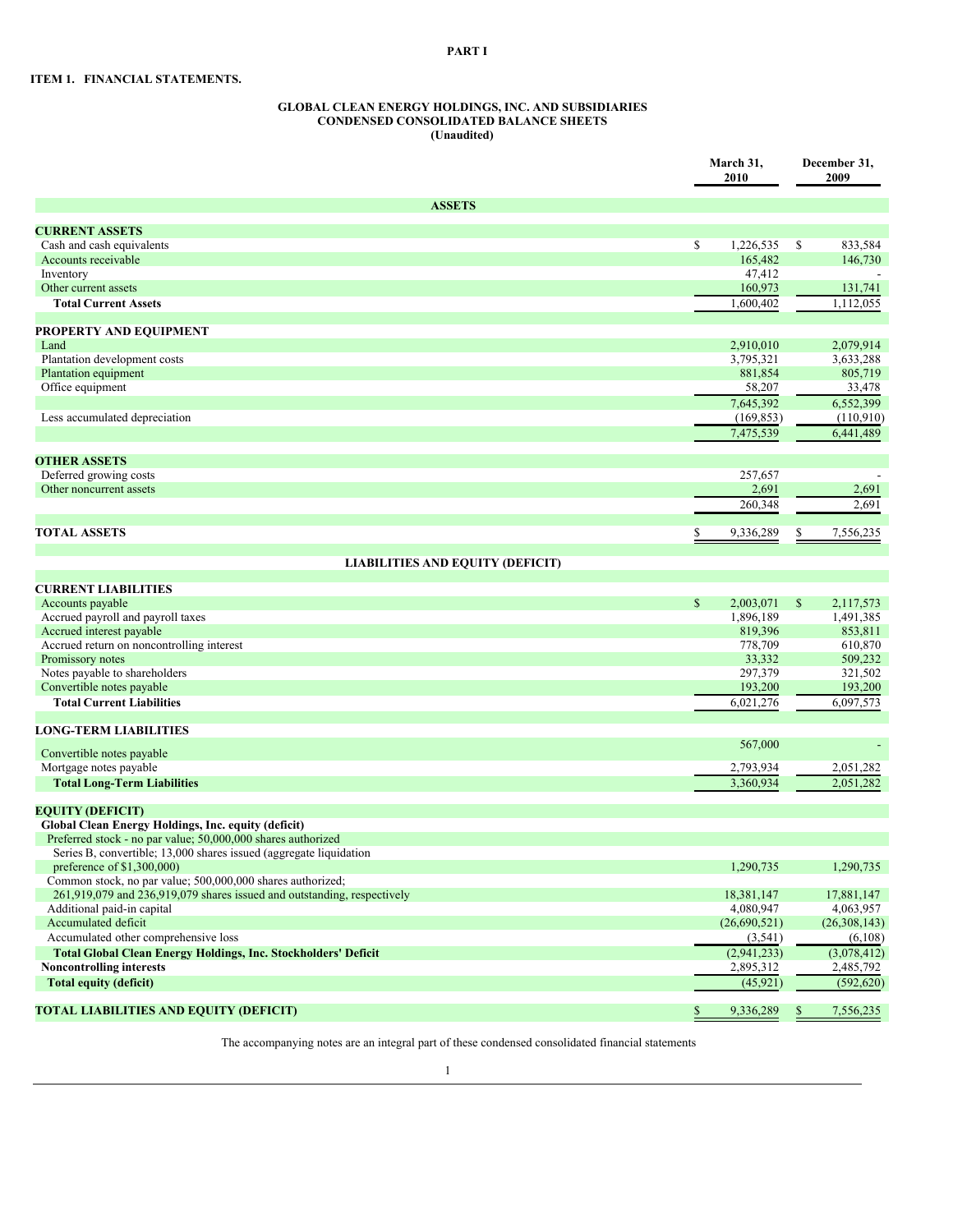#### **GLOBAL CLEAN ENERGY HOLDINGS, INC. AND SUBSIDIARIES CONDENSED CONSOLIDATED STATEMENTS OF OPERATIONS (Unaudited)**

|                                                                                 |              | For the Three Months Ended<br>March 31, |     |             |
|---------------------------------------------------------------------------------|--------------|-----------------------------------------|-----|-------------|
|                                                                                 |              | 2010                                    |     | 2009        |
| Revenue                                                                         | \$           | 132,236                                 | \$  | 40,000      |
| <b>Operating Expenses</b>                                                       |              |                                         |     |             |
| General and administrative                                                      |              | 761,659                                 |     | 341,093     |
| Plantation operating costs                                                      |              | 275,008                                 |     |             |
|                                                                                 |              | 1,036,667                               |     | 341,093     |
| <b>Loss from Operations</b>                                                     |              | (904, 431)                              |     | (301,093)   |
| Other Income (Expenses)                                                         |              |                                         |     |             |
| Interest income                                                                 |              | 622                                     |     |             |
| Interest expense                                                                |              | (92, 430)                               |     | (81, 509)   |
| Gain on settlement of liabilities                                               |              | 195,272                                 |     |             |
| Foreign currency transaction adjustments                                        |              | (7, 555)                                |     |             |
| Total Other Income (Expenses)                                                   |              | 95,909                                  |     | (81, 508)   |
| Loss from Continuing Operations                                                 |              | (808, 522)                              |     | (382,601)   |
| Income from Discontinued Operations                                             |              | 24,847                                  |     | 160,748     |
| Net Loss                                                                        |              | (783, 675)                              |     | (221, 853)  |
| Net Loss attributable to the noncontrolling interest                            |              | (401, 297)                              |     | (157, 765)  |
| Net Loss attributable to Global Clean Energy Holdings, Inc.                     | S            | (382, 378)                              | S   | (64,088)    |
| Amounts attributable to Global Clean Energy Holdings, Inc. common shareholders: |              |                                         |     |             |
| <b>Loss from Continuing Operations</b>                                          | $\mathbb{S}$ | (407, 225)                              | -\$ | (224, 836)  |
| Income from Discontinued Operations                                             |              | 24,847                                  |     | 160,748     |
| Net Loss                                                                        |              | (382, 378)                              | \$  | (64,088)    |
| <b>Basic and Diluted Loss per Common Share:</b>                                 |              |                                         |     |             |
| Loss from Continuing Operations                                                 | \$           | (0.002)                                 | -\$ | (0.001)     |
| Income from Discontinued Operations                                             |              | 0.000                                   |     | 0.001       |
| Net Loss                                                                        |              | (0.002)                                 | S   |             |
| Basic and Diluted Weighted-Average Common Shares Outstanding                    |              | 237,474,635                             |     | 224,813,819 |
|                                                                                 |              |                                         |     |             |

The accompanying notes are an integral part of these condensed consolidated financial statements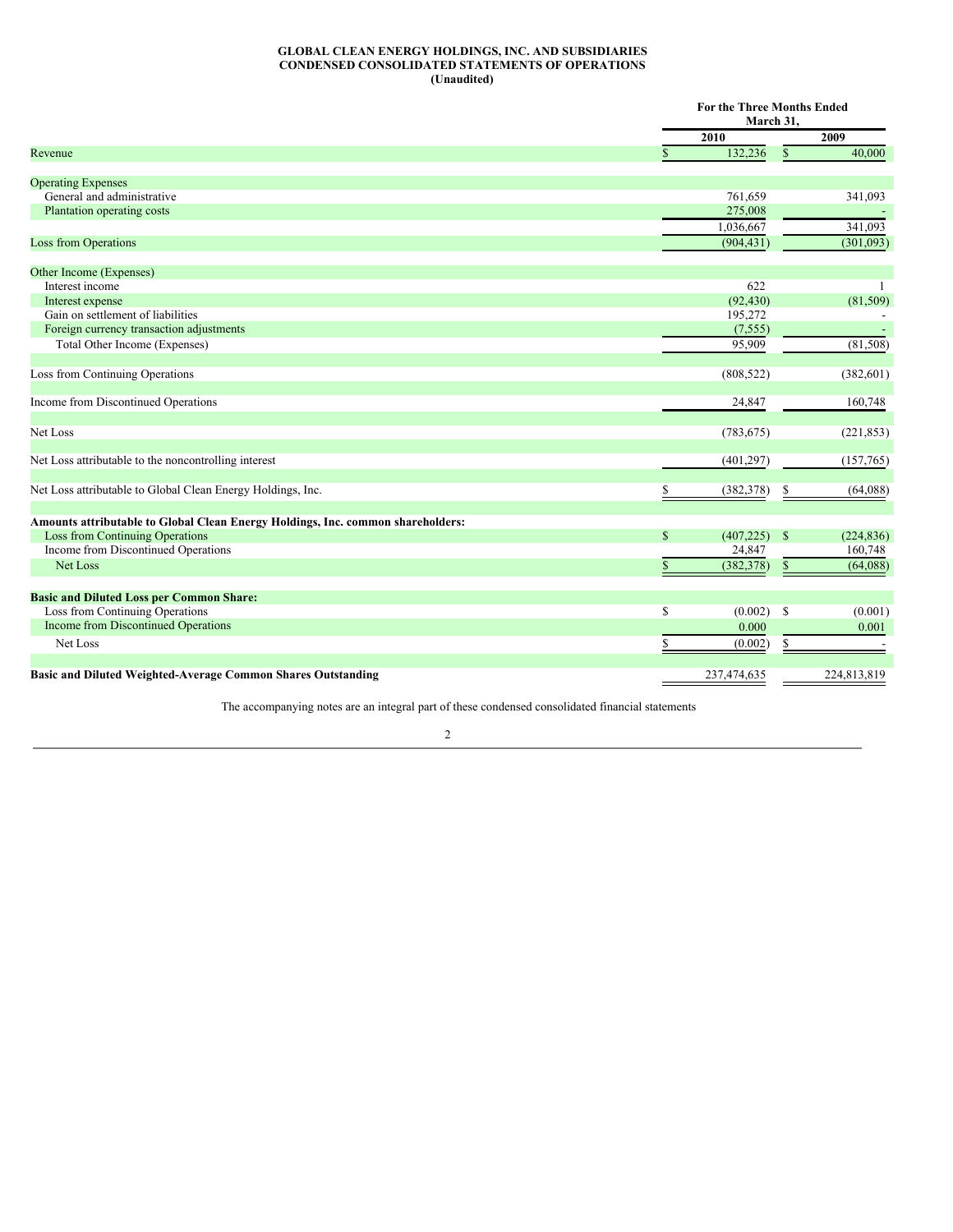#### **GLOBAL CLEAN ENERGY HOLDINGS, INC. AND SUBSIDIARIES CONDENSED CONSOLIDATED STATEMENTS OF CASH FLOWS (Unaudited)**

|                                                                            |    | <b>For the Three Months Ended</b><br>March 31. |               |            |
|----------------------------------------------------------------------------|----|------------------------------------------------|---------------|------------|
|                                                                            |    | 2010                                           |               | 2009       |
| <b>Cash Flows From Operating Activities</b>                                |    |                                                |               |            |
| Net loss                                                                   | \$ | (783, 675)                                     | <sup>\$</sup> | (221, 853) |
| Adjustments to reconcile net loss to net cash used in operating activities |    |                                                |               |            |
| Foreign currency transaction adjustments                                   |    | (17,292)                                       |               | (189, 675) |
| Gain on settlement of liabilities                                          |    | (195, 272)                                     |               |            |
| Share-based compensation                                                   |    | 16.990                                         |               | 59,884     |
| Depreciation                                                               |    | 54,160                                         |               | 549        |
| Changes in operating assets and liabilities                                |    |                                                |               |            |
| Accounts receivable                                                        |    | (13,675)                                       |               | (20,000)   |
| Inventory                                                                  |    | (46, 170)                                      |               |            |
| Other current assets                                                       |    | (12, 537)                                      |               | 5,217      |
| Deferred growing costs                                                     |    | (250.911)                                      |               |            |
| Accounts payable and accrued expenses                                      |    | 429,693                                        |               | 350,620    |
| Net Cash Used in Operating Activities                                      |    | (818, 689)                                     |               | (15,258)   |
| <b>Cash Flows From Investing Activities</b>                                |    |                                                |               |            |
| Purchase of land                                                           |    | (715, 658)                                     |               |            |
| Plantation development costs                                               |    | (66, 789)                                      |               | (487, 661) |
| Purchase of property and equipment                                         |    | (63, 155)                                      |               |            |
| Net Cash Used in Investing Activities                                      |    | (845, 602)                                     |               | (487, 661) |
| <b>Cash Flows From Financing Activities</b>                                |    |                                                |               |            |
| Proceeds from common stock for cash                                        |    | 500,000                                        |               |            |
| Proceeds from issuance of preferred membership in GCE Mexico I, LLC        |    | 704,652                                        |               | 1,071,278  |
| Proceeds from mortgage and note payable                                    |    | 742,652                                        |               | 15,000     |
| Payments on notes payable                                                  |    | (477, 016)                                     |               |            |
| Proceeds from convertible notes payable                                    |    | 567,000                                        |               |            |
| Net Cash Provided by Financing Activities                                  |    | 2,037,288                                      |               | 1,086,278  |
| Effect of exchange rate changes on cash                                    |    | 19.954                                         |               |            |
| <b>Net Increase in Cash and Cash Equivalents</b>                           |    | 392,951                                        |               | 583,359    |
| <b>Cash and Cash Equivalents at Beginning of Period</b>                    |    | 833,584                                        |               | 291,309    |
| <b>Cash and Cash Equivalents at End of Period</b>                          |    | 1,226,535                                      | \$            | 874,668    |
|                                                                            |    |                                                |               |            |
| <b>Supplemental Disclosures of Cash Flow Information:</b>                  |    |                                                |               |            |
| Cash paid for interest                                                     | S  | 83,398                                         | $\mathbb{S}$  |            |
| Noncash Investing and Financing Activities:                                |    |                                                |               |            |
| Accrual of return on noncontrolling interest                               |    | 167,839                                        |               | 93,523     |
| Plantation costs financed by accounts payable                              |    |                                                |               | 50,383     |
| Equipment depreciation capitalized to plantation development costs         |    |                                                |               | 10,539     |

The accompanying notes are an integral part of these condensed consolidated financial statements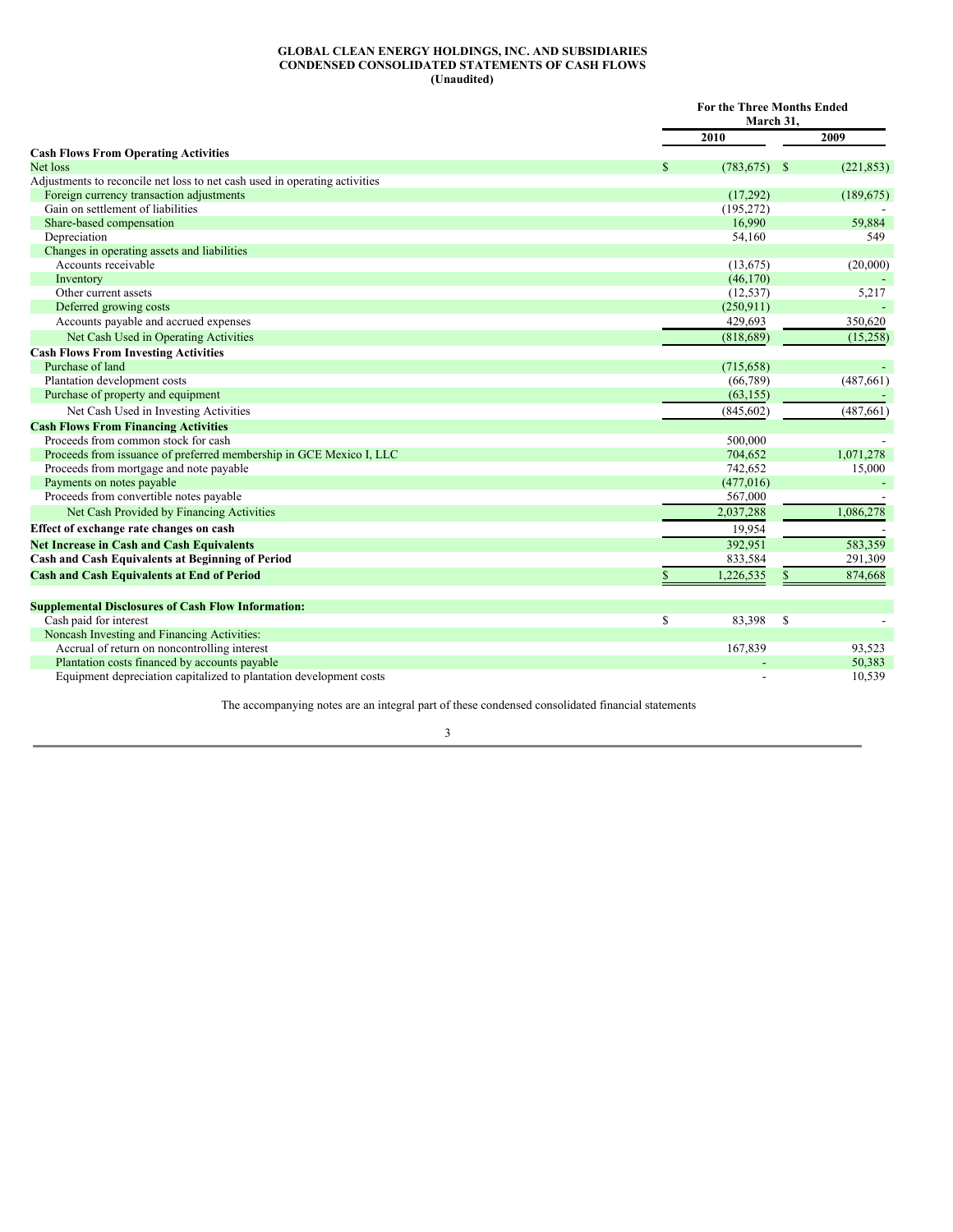### **Note 1 – History and Basis of Presentation**

### *History*

Medical Discoveries, Inc. was incorporated under the laws of the State of Utah on November 20, 1991. Effective as of August 6, 1992, the Company merged with and into WPI Pharmaceutical, Inc., a Utah corporation ("WPI"), pursuant to which WPI was the surviving corporation. Pursuant to the MDI-WPI merger, the name of the surviving corporation was changed to Medical Discoveries, Inc. ("MDI"). MDI's initial purpose was the research and development of an anti-infection drug. In 2005, MDI acquired the assets and business associated with the SaveCream technology and carried on the research and development of this drug candidate. As discussed in Note 10, MDI made the decision in 2007 to discontinue further development of its drug candidates and sell the technologies.

On September 7, 2007, MDI entered into a share exchange agreement pursuant to which it acquired all of the outstanding ownership interests in Global Clean Energy Holdings, LLC, discussed further in Note 3 Global Clean Energy Holdings, LLC was an entity that had certain trade secrets, know-how, business plans, term sheets, business relationships, and other information relating to the start-up of a business related to the cultivation and production of seed oil from the seed of the Jatropha plant. With this transaction, MDI commenced the research and development of a business whose purpose will be providing feedstock oil intended for the production of bio-diesel.

On January 29, 2008, a meeting of shareholders was held and, among other things, the name Medical Discoveries, Inc. was changed to Global Clean Energy Holdings, Inc. (the "Company").

Effective April 23, 2008, the Company entered into a limited liability company agreement to form GCE Mexico I, LLC (GCE Mexico) along with six unaffiliated investors. The Company owns 50% of the common membership interest of GCE Mexico and five of the unaffiliated investors own the other 50% of the common membership interest. Additionally, a total of 1,000 preferred membership units were issued to two of the unaffiliated investors. GCE Mexico owns a 99% interest in Asideros Globales Corporativo (Asideros I) and a 99% interest in Asideros 2, entities organized under the laws of Mexico, and the Company owns the remaining 1% directly. GCE Mexico was organized primarily to, among other things, acquire land in Mexico through subsidiaries for the cultivation of the Jatropha plant.

On July 2, 2009, the Company acquired 100% of the equity interests of Technology Alternatives, Limited (TAL), which has developed a farm in Belize for cultivation of the Jatropha plant. TAL has also developed a nursery capable of producing Jatropha seedlings and rooted cuttings, and provides technical advisory services for the propagation of the Jatropha plant.

## *Principles of Consolidation*

The consolidated financial statements include the accounts of Global Clean Energy Holdings, Inc., its subsidiaries, and the variable interest entities of GCE Mexico, Asideros I, and Asideros 2. All significant intercompany transactions have been eliminated in consolidation.

Generally accepted accounting principles require that if an entity is the primary beneficiary of a variable interest entity (VIE), the entity should consolidate the assets, liabilities and results of operations of the VIE in its consolidated financial statements. Global Clean Energy Holdings, Inc. considers itself to be the primary beneficiary of GCE Mexico, Asideros I, and Asideros 2, and accordingly, has consolidated these entities since their formation beginning in April 2008, with the equity interests of the unaffiliated investors in GCE Mexico presented as Noncontrolling Interests in the accompanying condensed consolidated financial statements.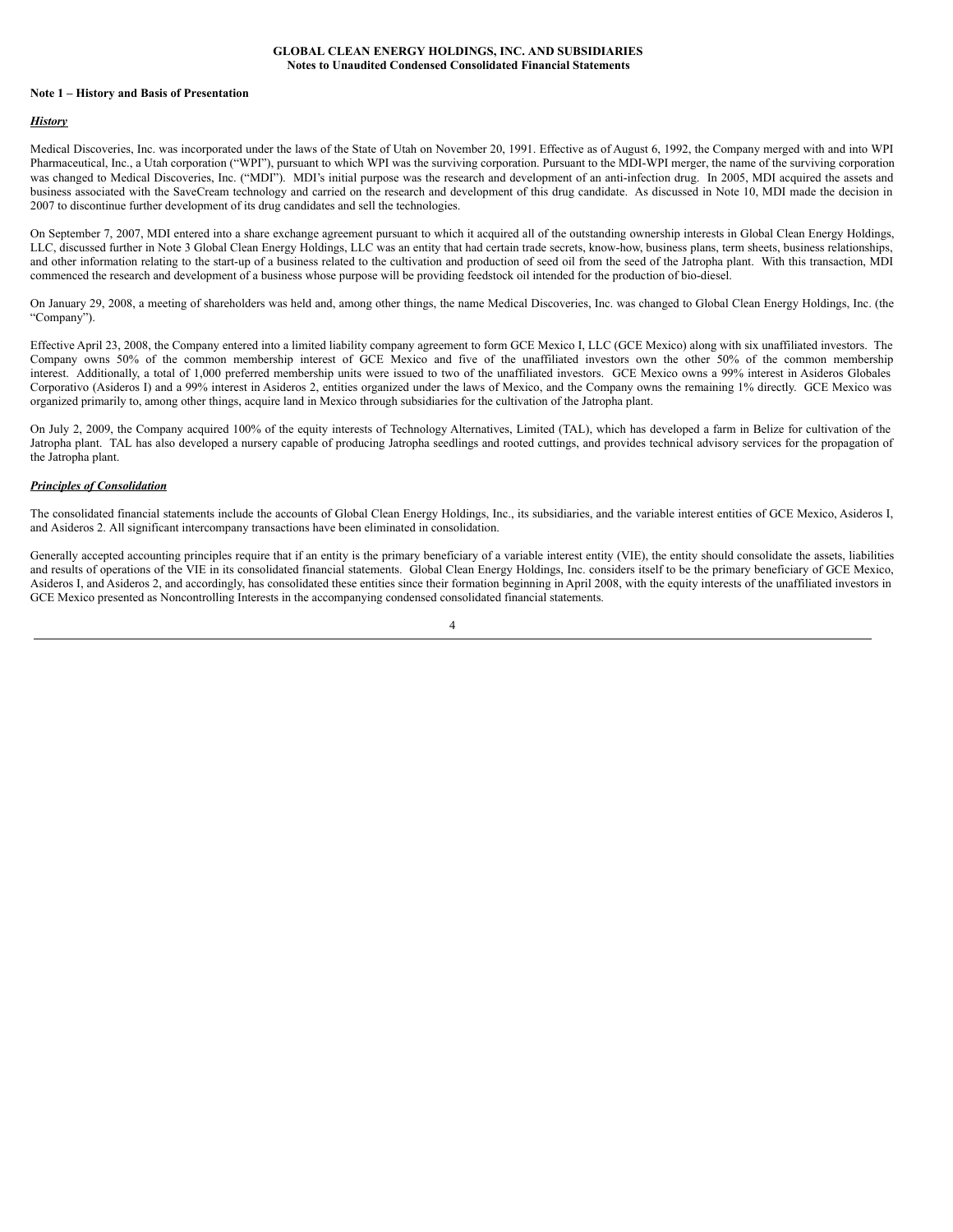## *Unaudited Interim Condensed Consolidated Financial Statements*

The accompanying unaudited condensed consolidated financial statements have been prepared by the Company pursuant to the rules and regulations of the Securities and Exchange Commission. Certain information and footnote disclosures normally included in financial statements prepared in accordance with accounting principles generally accepted in the United States of America have been condensed or omitted pursuant to such rules and regulations. In the opinion of management, all adjustments and disclosures necessary for a fair presentation of these financial statements have been included and are of normal, recurring nature. These financial statements should be read in conjunction with the financial statements and notes thereto included in the Company's annual report on Form 10-K for the year ended December 31, 2009, as filed with the Securities and Exchange Commission. The results of operations for the three months ended March 31, 2010, may not be indicative of the results that may be expected for the year ending December 31, 2010.

#### *Accounting for Agricultural Operations*

All costs incurred until the actual planting of the Jatropha Curcas plant are capitalized as plantation development costs. Plantation development costs are being accumulated in the balance sheet during the development period and will be accounted for in accordance with accounting standards for Agricultural Producers and Agricultural Cooperatives. The direct costs associated with each farm and the production of the Jatropha revenue streams have been deferred and accumulated as a noncurrent asset. Other general costs without expected future benefits are expensed when incurred.

#### *Loss per Common Share*

Loss per share amounts are computed by dividing loss applicable to the common shareholders of the Company by the weighted-average number of common shares outstanding during each period. Diluted loss per share amounts are computed assuming the issuance of common stock for potentially dilutive common stock equivalents. All outstanding stock options, warrants, convertible notes, convertible preferred stock, and common stock held in escrow are currently antidilutive and have been excluded from the calculations of diluted loss per share at March 31, 2010 and 2009, as follows:

|                                               | March 31    |            |
|-----------------------------------------------|-------------|------------|
|                                               | 2010        | 2009       |
| Convertible notes                             | 19,028,671  | 128,671    |
| Convertible preferred stock - Series B        | 11,818,181  | 11,818,181 |
| <b>Warrants</b>                               | 31,632,552  | 29,742,552 |
| Compensation-based stock options and warrants | 73,459,083  | 52,159,083 |
| Common stock held in escrow                   |             | 4,567,519  |
|                                               | 135,938,487 | 98,416,006 |

### *Fair Values of Financial Instruments*

The carrying amounts reported in the condensed consolidated balance sheets for accounts receivable and accounts payable approximate fair value because of the immediate or short-term maturity of these financial instruments. The carrying amounts reported for the various notes payable and the mortgage notes payable approximate fair value because the underlying instruments are at interest rates which approximate current market rates.

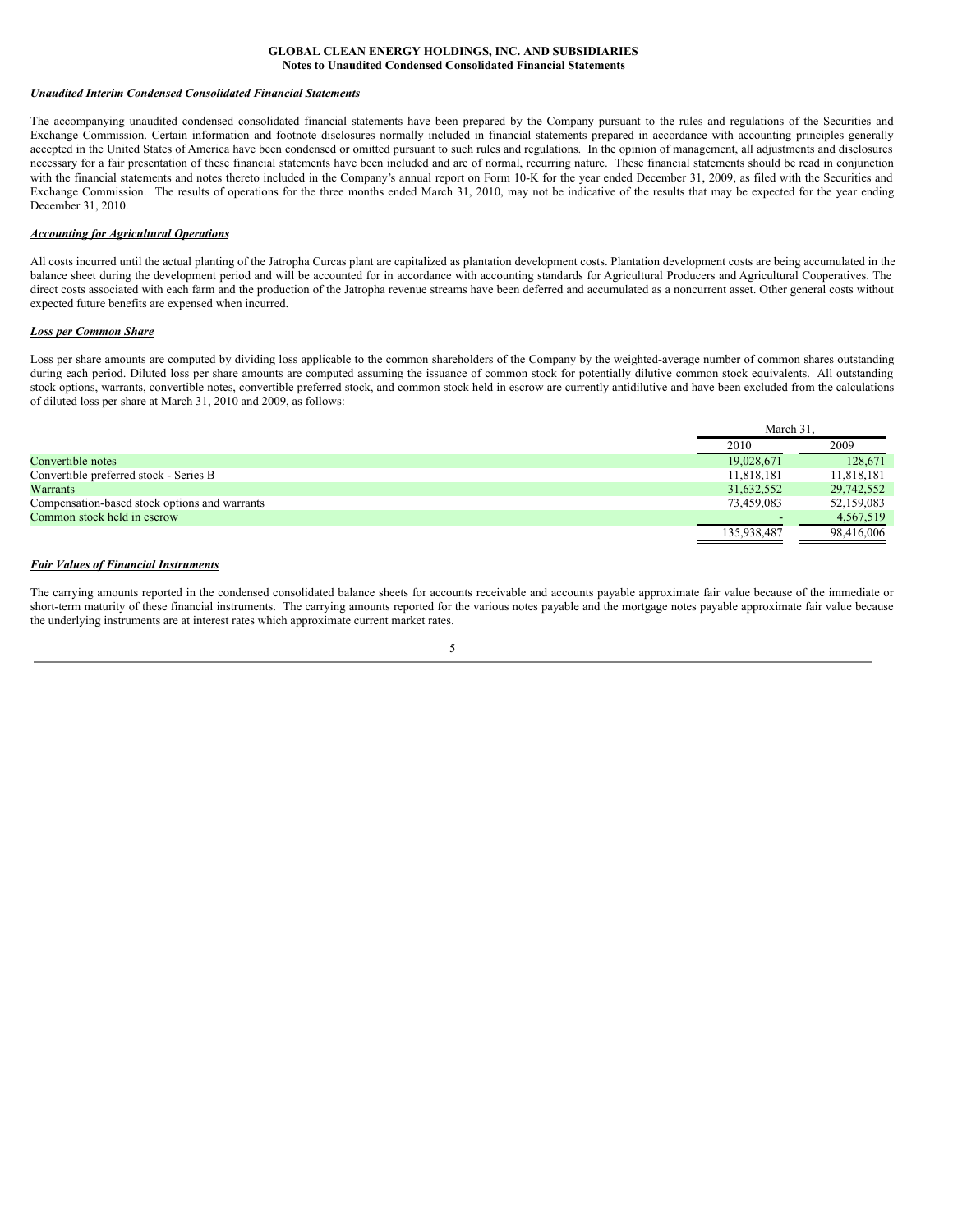### *Foreign Currency*

The Company has current operations located in the United States, Mexico and Belize. During the quarter ended December 31, 2009, the Company changed its functional currency for certain assets located in Mexico from the U.S. dollar to the Mexican peso. For these foreign operations, the functional currency is the local country's currency. Consequently, revenues and expenses of operations outside the United States of America are translated into U.S. dollars using weighted average exchange rates, while assets and liabilities of operations outside the United States of America are translated into U.S. dollars using exchange rates at the balance sheet date. The effects of foreign currency translation adjustments are included in the deficit as a component of accumulated other comprehensive loss in the accompanying condensed consolidated financial statements. Foreign currency transaction adjustments are included in other income (expense) in the Company's results of operations.

Certain foreign currency transactions related to the discontinued bio-pharmaceutical business are primarily undertaken in Euros. Gains and losses arising on translation or settlement of foreign currency denominated transactions or balances are included in the determination of income or loss. Consequently, certain foreign currency gains and losses have been included in income from discontinued operations.

The Company has not entered into derivative instruments to offset the impact of foreign currency fluctuations.

#### *Recently Issued Accounting Standards*

In June 2009, the FASB issued changes to the accounting for variable interest entities. These changes require a qualitative approach to identifying a controlling financial interest in a variable interest entity (VIE), and require ongoing assessment of whether an entity is a VIE and whether an interest in a VIE makes the holder the primary beneficiary of the VIE. These changes are effective for annual reporting periods beginning after November 15, 2009. These changes did not have a material impact on the Company's current consolidated financial statements. However, these changes could impact the accounting for controlling financial interests in a VIE that the Company currently includes in its consolidated financial statements or that the Company may acquire in the future.

In October 2009, the FASB issued a new accounting standard which amends guidance on accounting for revenue arrangements involving the delivery of more than one element of goods and/or services. This standard addresses the unit of accounting for arrangements involving multiple deliverables and removes the previous separation criteria that objective and reliable evidence of fair value of any undelivered item must exist for the delivered item to be considered a separate unit of accounting. This standard also addresses how the arrangement consideration should be allocated to each deliverable. Finally, this standard expands disclosures related to multiple element revenue arrangements. This standard is effective for the Company beginning January 1, 2011. The adoption of this standard is not expected to have a material impact on the Company's consolidated financial statements.

### **Note 2 – Going Concern Considerations**

The accompanying unaudited condensed consolidated financial statements have been prepared assuming that the Company will continue as a going concern. As shown in the accompanying consolidated financial statements, the Company incurred a loss from continuing operations applicable to its common shareholders of \$407,225 and \$928,733 during the three-month period ended March 31, 2010 and during the year ended December 31, 2009, respectively, and has an accumulated deficit applicable to its common shareholders of \$26,690,521 at March 31, 2010. The Company also used cash in operating activities of \$818,689 and \$1,225,629 during the three-month period ended March 31, 2010 and during the year ended December 31, 2009, respectively. At March 31, 2010, the Company has negative working capital of \$4,420,874 and a stockholders' deficit attributable to its stockholders of \$2,941,233. These factors raise substantial doubt about the Company's ability to continue as a going concern.

The Company commenced its new business related to the cultivation and production of seed oil from the seed of the Jatropha plant in September 2007. Management plans to meet its cash needs through various means including securing financing, entering into joint ventures, and developing the new business model. In order to fund its new operations, the Company has sold Series B preferred stock in the amount of \$1,300,000, has issued a secured promissory note with aggregate borrowings of \$625,000, has received \$5,899,980 in capital contributions from the preferred membership interest in GCE Mexico I, LLC, has issued mortgages in the total amount of \$2,793,934 for the acquisition of land, and has received proceeds of \$650,000 from the sale of common stock. The Company is developing the new business operation to participate in the rapidly growing bio-diesel industry. The Company continues to expect to be successful in this new venture, but there is no assurance that its business plan will be economically viable. The ability of the Company to continue as a going concern is dependent on that plan's success. The financial statements do not include any adjustments that might be necessary if the Company is unable to continue as a going concern.

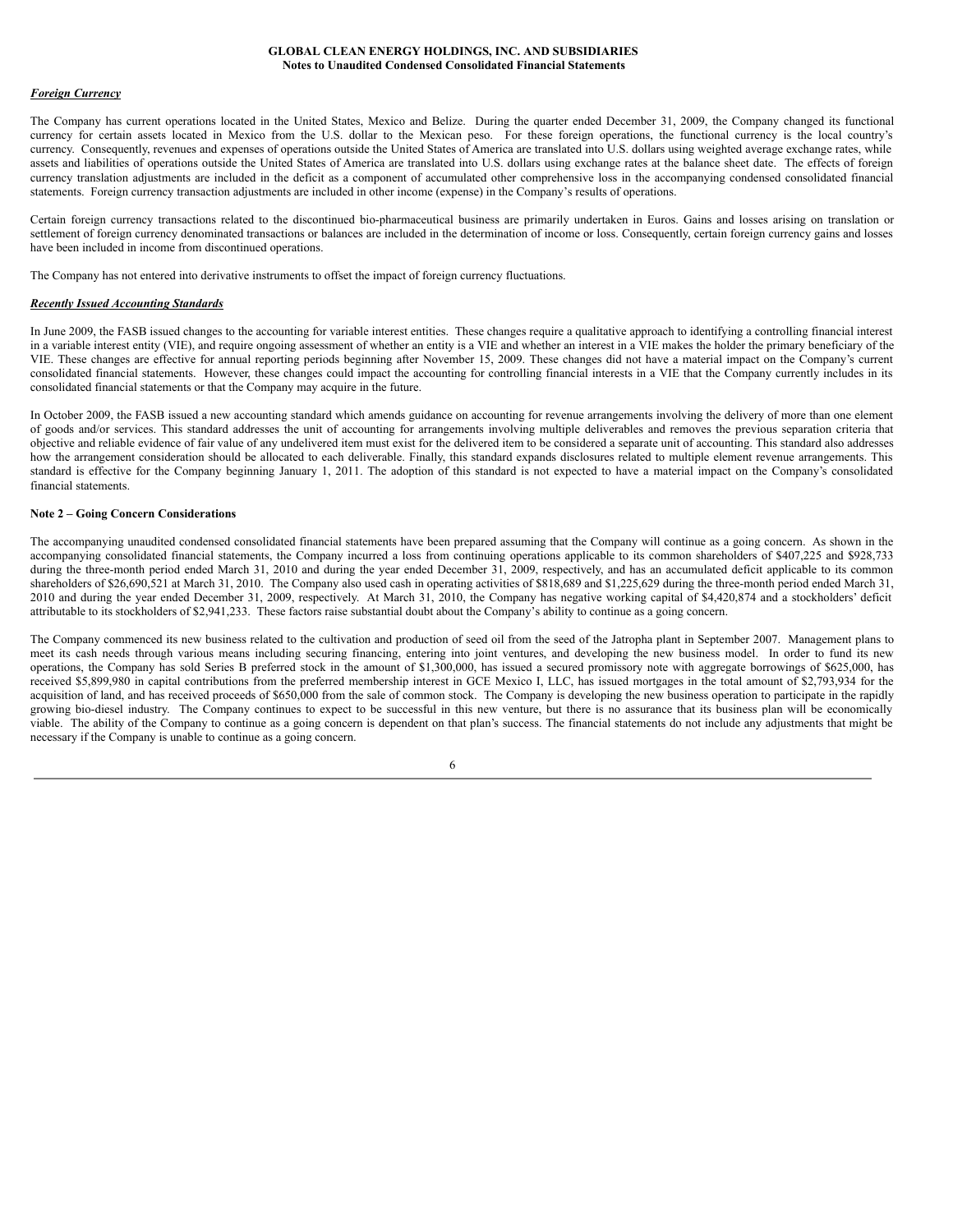### **Note 3 – Jatropha Business Venture**

Having determined to discontinue its bio-pharmaceutical operations and dispose of the related assets, the Company considered entering into a number of other businesses that would enable it to be able to provide the shareholders with future value. The Company's Board of Directors decided to develop a business to produce and sell seed oils, including seed oils harvested from the planting and cultivation of the *Jatropha curcas* plant, for the purpose of providing feedstock oil intended for the generation of methyl ester, otherwise known as bio-diesel (the "Jatropha Business"). The Company's Board concluded that there was a significant opportunity to participate in the rapidly growing biofuels industry, which previously was mainly driven by high priced, edible oil-based feedstock. In order to commence its new Jatropha Business, the Company entered into various transactions during September and October of 2007, including: (i) hired Richard Palmer, an energy consultant, and a member of Global Clean Energy Holdings LLC ("Global") to act as its new President, Chief Operating Officer and future Chief Executive Officer, (ii) engaged Mobius Risk Group, LLC, a Texas company engaged in providing energy risk advisory services, to provide it with consulting services related to the development of the Jatropha Business, (iii) acquired certain trade secrets, know-how, business plans, term sheets, business relationships, and other information relating to the cultivation and production of seed oil from the Jatropha plant for the production of bio-diesel from Global, and (iv) engaged Corporativo LODEMO S.A DE CV to assist with the development of the Jatropha Business in Mexico. Subsequent to entering into these transactions, the Company identified certain real property in Mexico it believed to be suitable for cultivating the Jatropha plant. During April 2008, the Company and six unaffiliated investors formed GCE Mexico I, LLC (GCE Mexico) and Asideros Globales Corporativo (Asideros I), a Mexican corporation. Asideros I acquired the land in Mexico for the cultivation of the Jatropha plant. In July 2009, the Company acquired Technology Alternatives Limited (TAL), which has developed a farm in Belize for cultivation of the Jatropha plant and provides technical advisory services for the propagation of the Jatropha plant. In March 2010, the Company formed Asideros 2, a Mexican corporation, which has acquired additional land in Mexico adjacent to the land acquired by Asideros I. All of these transactions are described in further detail in the remainder of this note to these condensed consolidated financial statements.

### **Share Exchange Agreement**

The Company entered into a share exchange agreement (the Global Agreement) pursuant to which the Company acquired all of the outstanding ownership interests in Global Clean Energy Holdings, LLC, a Delaware limited liability company (Global), on September 7, 2007 from Mobius Risk Group, LLC (Mobius) and from Richard Palmer (Mr. Palmer). Mr. Palmer owned a 13.33% equity interest in Mobius and became the Company's new President and Chief Operating Officer in September 2007 and its Chief Executive Officer in December 2007. Mobius and Mr. Palmer are considered related parties to the Company. Global is an entity that has certain trade secrets, know-how, business plans, term sheets, business relationships, and other information relating to the start-up of a business related to the cultivation and production of seed oil from the seed of the Jatropha plant, for the purpose of providing feedstock oil intended for the production of bio-diesel.

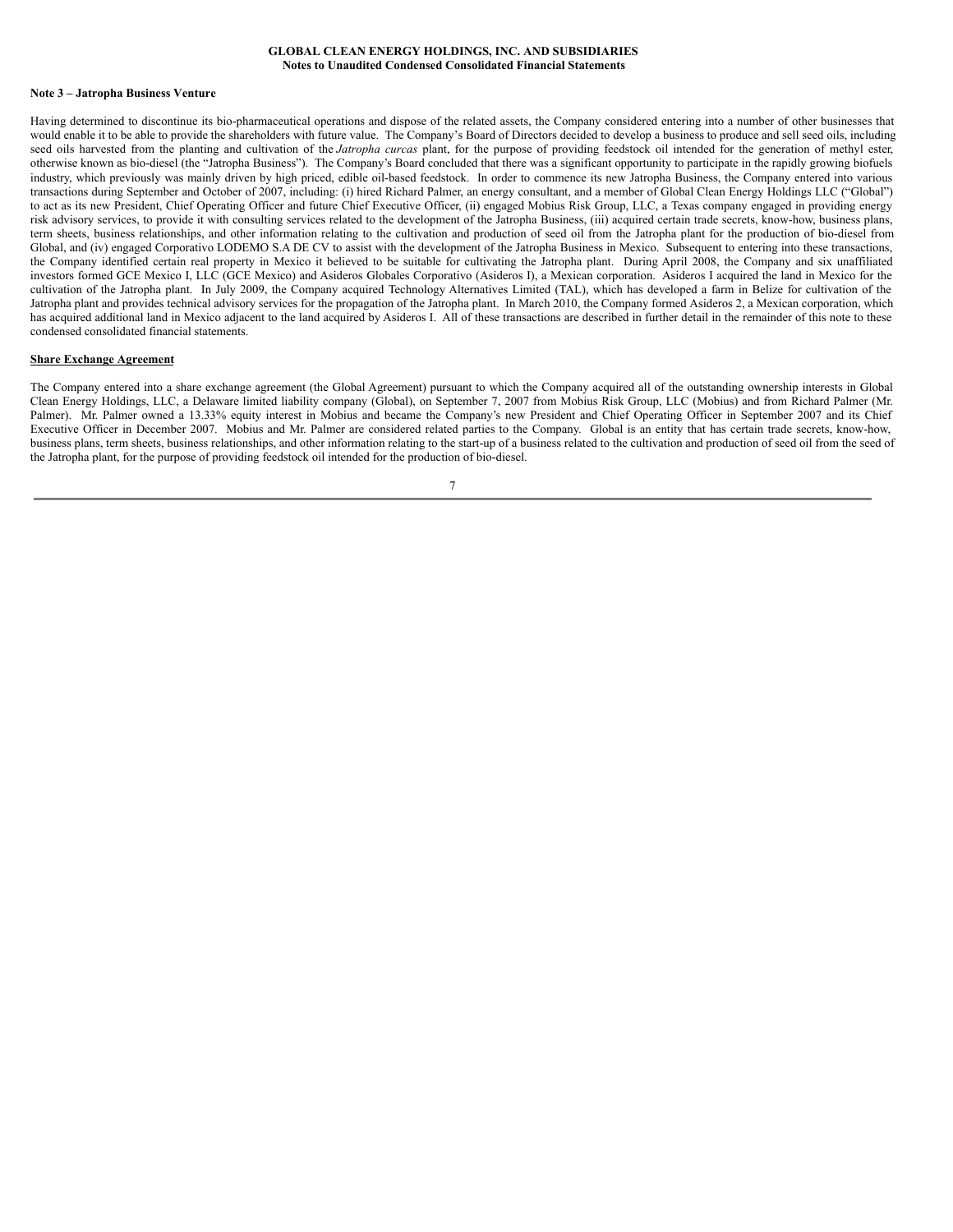### **Mobius Consulting Agreement**

Concurrent with the execution of the Global Agreement, the Company entered into a consulting agreement with Mobius pursuant to which Mobius agreed to provide consulting services to the Company in connection with the Company's new Jatropha bio-diesel feedstock business. The Company engaged Mobius as a consultant to obtain Mobius' experience and expertise in the feedstock/bio-diesel market to assist the Company and Mr. Palmer in developing this new line of operations for the Company. Mobius agreed to provide the following services to the Company: (i) manage and supervise a contemplated research and development program contracted by the Company and conducted by the University of Texas Pan American regarding the location, characterization, and optimal economic propagation of the Jatropha plant; and (ii) assist with the management and supervision of the planning, construction, and start-up of plant nurseries and seed production plantations in Mexico, the Caribbean or Central America.

The original term of the agreement was twelve months. The scope of work under the agreement was completed in August 2008 and the agreement was terminated. Mobius supervised the hiring of certain staff to serve in management and operations roles of the Company, or hired such persons to provide similar services as independent contractors. Mobius' compensation for the services provided under the agreement was a monthly retainer of \$45,000. The Company also reimbursed Mobius for reasonable business expenses incurred in connection with the services provided. The agreement contained customary confidentiality provisions with respect to any confidential information disclosed to Mobius or which Mobius received while providing services under the agreement. The Company owed Mobius \$322,897 for accrued, but unpaid, compensation and costs as of March 31, 2010 and December 31, 2009. The Company disputes the total of these charges and is in discussions with Mobius to resolve this liability.

#### **LODEMO Agreement**

On October 15, 2007, the Company entered into a service agreement with Corporativo LODEMO S.A DE CV, a Mexican corporation (the LODEMO Group). The Company had decided to initiate its Jatropha Business in Mexico, and had identified parcels of land in Mexico to plant and cultivate Jatropha. In order to obtain all of the logistical and other services needed to operate a large-scale farming and transportation business in Mexico, the Company entered into the service agreement with the LODEMO Group, a privately held Mexican company with substantial land holdings, significant experience in diesel distribution and sales, liquids transportation, logistics, land development and agriculture.

Under the supervision of the Company's management, the LODEMO Group was responsible for the establishment, development, and day-to-day operations of the Jatropha Business in Mexico, including the extraction of the oil from the Jatropha seeds, the delivery of the Jatropha oil to buyers, the purchase or lease of land in Mexico, the establishment and operation of one or more Jatropha nurseries, the clearing, planting and cultivation of the Jatropha fields, the harvesting of the Jatropha seeds, the operation of the Company's oil extraction facilities, and the logistics associated with the foregoing. The LODEMO Group was responsible for identifying and acquiring the farmland. However, ownership of the farmland or any lease thereto is held directly by the Company or by a Mexican subsidiary of the Company. The LODEMO Group was responsible for hiring and the initial management of all necessary employees. All direct and budgeted costs of the Jatropha Business in Mexico were to be borne by the Company or by its Mexican subsidiary or joint venture.

The LODEMO Group provided the foregoing and other necessary services for a fee primarily based on the number of hectares of Jatropha under cultivation. The Company had agreed to pay the LODEMO Group a fixed fee per year of \$60 per hectare of land planted and maintained with minimum payments based on 10,000 hectares of developed land, to follow a planned planting schedule. The Agreement has a 20-year term but may be terminated or modified earlier by the Company under certain circumstances. In June 2009, the scope of work previously performed by LODEMO was reduced and modified based upon certain labor functions being provided internally by the Company and by Asideros I, the Company's Mexican subsidiary, on a go-forward basis. Under this agreement, the Company has paid the LODEMO Group or accrued \$462,320 during the three months ended March 31, 2009, all of which was capitalized as plantation development costs. As of March 31, 2010 and December 31, 2009, the Company owed the LODEMO Group \$204,085 for accrued, but unpaid, compensation and costs.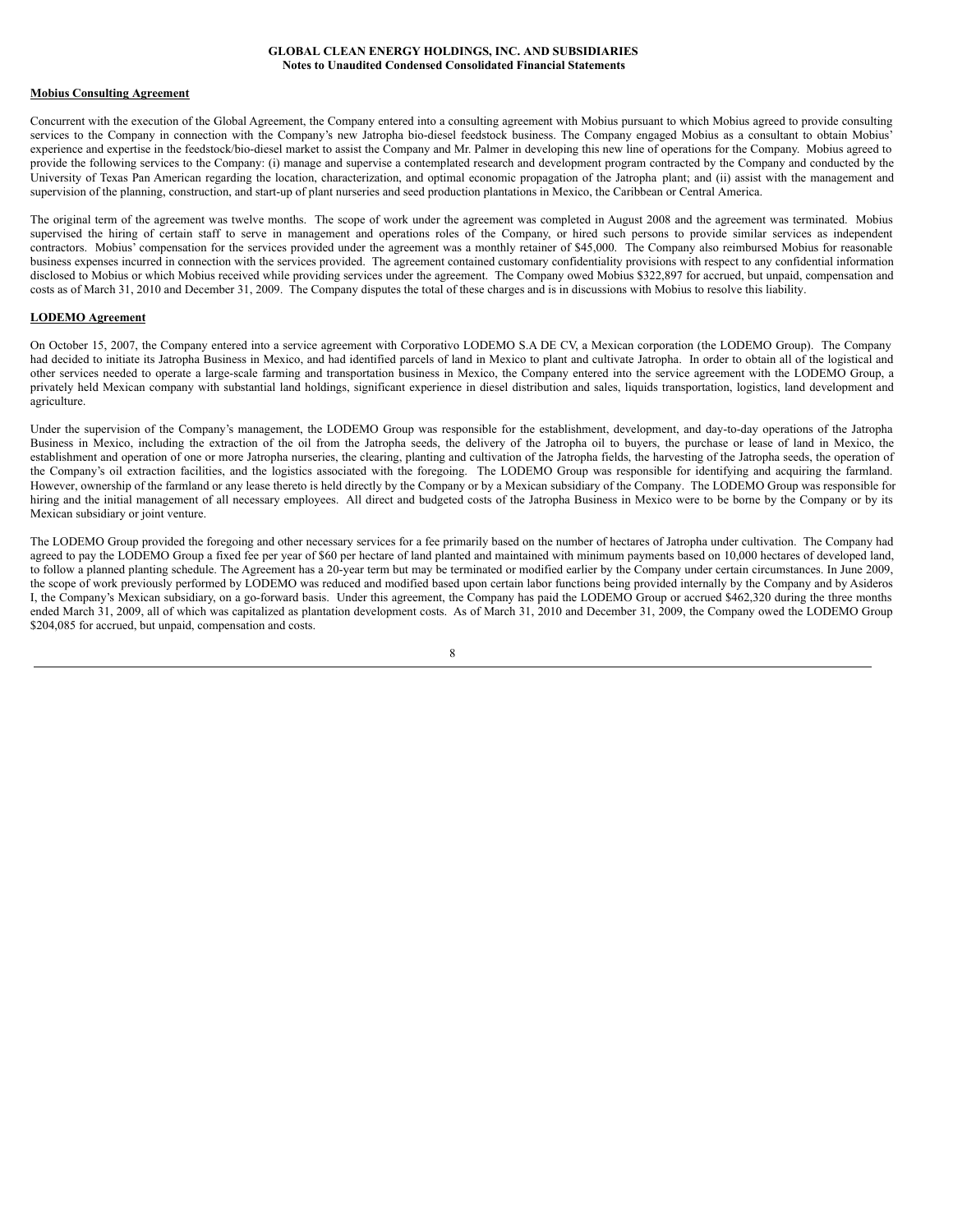## **GCE Mexico I, LLC, Asideros Globales Corporativo, and Asideros 2**

Effective April 23, 2008, the Company entered into a limited liability company agreement ("LLC Agreement") to form GCE Mexico I, LLC, a Delaware limited liability company (GCE Mexico), with six unaffiliated investors (collectively, the Investors). GCE Mexico was organized primarily to facilitate the acquisition of approximately 5,000 acres of farm land (the Jatropha Farm) in the State of Yucatan in Mexico to be used primarily for the (i) cultivation of *Jatropha curcas*, (ii) the marketing and sale of the resulting fruit, seeds, or pre-processed crude Jatropha oil, whether as biodiesel feedstock, biomass or otherwise, and (iii) the sale of carbon value, green fuel value, or renewable energy credit value (and other similar environmental attributes) derived from activities at the Jatropha Farm.

Under the LLC Agreement, the Company owns 50% of the issued and outstanding common membership units of GCE Mexico. The remaining 50% of the common membership units was issued to five of the Investors. The Company and the other owners of the common membership interest were not required to make capital contributions to GCE Mexico.

In addition, two of the Investors agreed to invest in GCE Mexico through the purchase of preferred membership units and through the funding of the purchase of land in Mexico. An aggregate of 1,000 preferred membership units were issued to these two Investors who each agreed to make capital contributions to GCE Mexico in installments and as required, to fund the development and operations of the Jatropha Farm. The preferred members have made capital contributions of \$704,652 and \$1,071,278 during the threemonth periods ended March 31, 2010 and 2009, respectively, and totaling contributions of \$5,899,980 received by GCE Mexico from these Investors since the execution of the LLC Agreement. The LLC Agreement calls for additional contributions from the Investors, as requested by management and as required by the operation in 2010 and the following years. These Investors are entitled to earn a preferential 12% per annum cumulative compounded return on the cumulative balance of their preferred membership interest. The preferential return totaled \$167,839 and \$93,523 during the three-month periods ended March 31, 2010 and 2009, respectively, and totaling \$778,709 since the execution of the LLC Agreement.

The two investors holding preferred membership units also directly funded the purchase by Asideros I of approximately 5,000 acres of land in the State of Yucatan in Mexico by the payment of \$2,051,282. The land was acquired in the name of Asideros I and Asideros I issued a mortgage in the amount of \$2,051,282 in favor of these two investors. These two investors also directly funded the purchase by Asideros 2 of approximately 3,700 acres of land adjacent to the land owned by Asideros I by the payment of \$742,652. The land was acquired in the name of Asideros 2 and Asideros 2 issued a mortgage in the amount of \$742,652 in favor of these two investors. These mortgages bear interest at the rate of 12% per annum, payable quarterly. The Board has directed that this interest shall continue to accrue until such time as the Board determines that there is sufficient cash flow to pay all accrued interest. The initial mortgage, including any unpaid interest, is due in April 2018. The second mortgage, including any unpaid interest, is due in February 2020.

The net income or loss of Asideros I and of Asideros 2 is allocated to its shareholders based on their respective equity ownership, which is 99% to GCE Mexico and 1% directly to the Company. GCE Mexico has no operations separate from its investments in Asideros I and Asideros 2. According to the LLC Agreement of GCE Mexico, the net loss of GCE Mexico is allocated to its members according to their respective investment balances. Accordingly, since the common membership interest did not make a capital contribution, all of the losses have been allocated to the preferred membership interest. The noncontrolling interest presented in the accompanying condensed consolidated balance sheet includes the carrying value of the preferred membership interests and of the common membership interests owned by the Investors, and excludes any common membership interest in GCE Mexico held by the Company.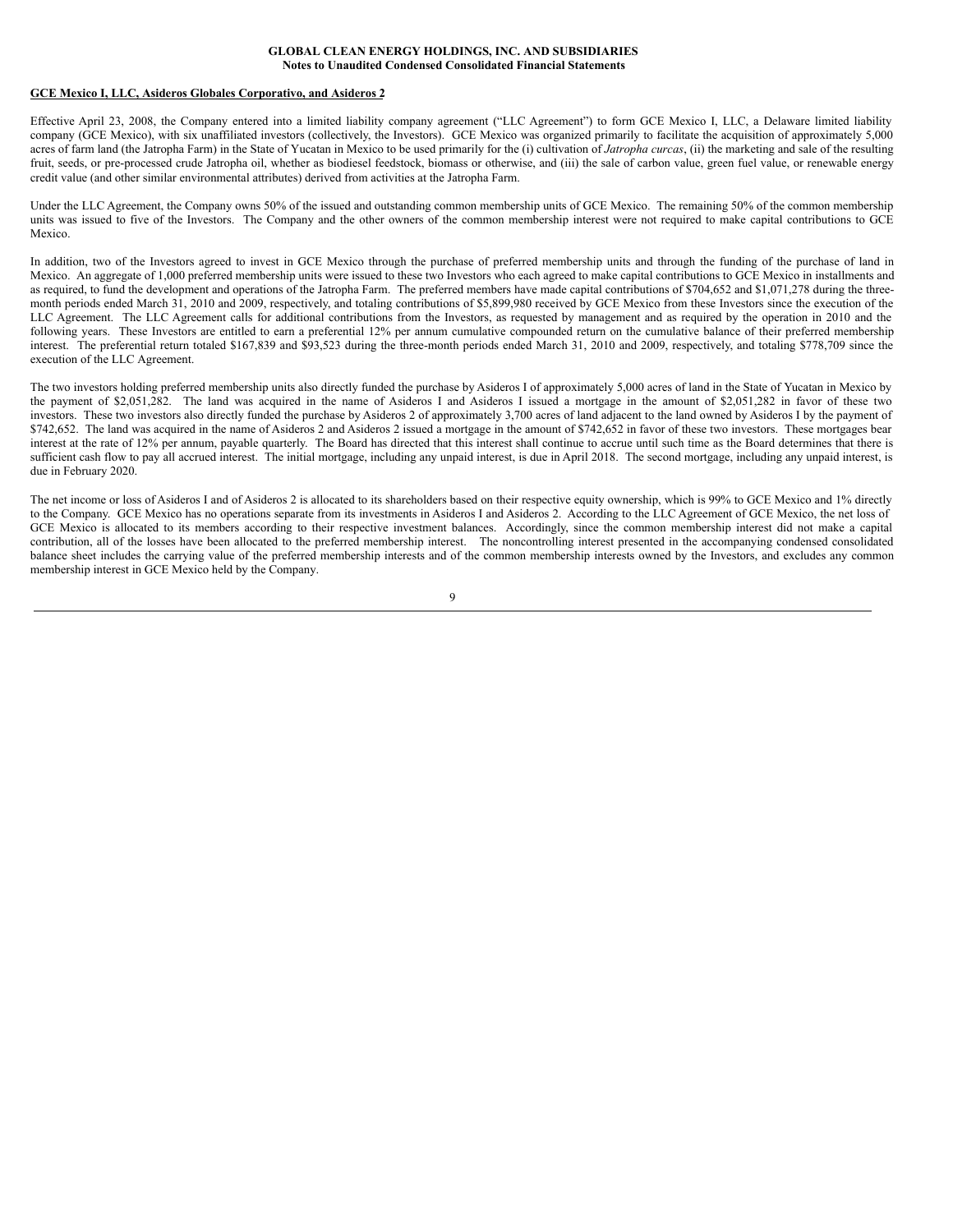### **Technology Alternatives, Limited**

On October 29, 2008, the Company entered into a stock purchase agreement with the shareholders of Technology Alternatives, Limited (TAL), a company formed under the laws of Belize in Central America. Subsequently, the terms and conditions of the stock purchase agreement were modified prior to closing. The closing was primarily delayed to allow TAL to complete all required conditions for the closing. On July 2, 2009, all closing requirements were completed and the Company consummated the stock purchase agreement by issuing 8,952,757 shares of its common stock in exchange for 100% of the equity interests of TAL. TAL owns approximately 400 acres of land and has developed a Jatropha farm in stages over the last three years for the cultivation of the Jatropha plant. TAL has also developed a nursery capable of producing Jatropha seeds, seedlings and rooted cuttings. During 2009, TAL has commenced selling seeds, principally to GCE Mexico. TAL also provides technical advisory services for the propagation of the Jatropha plant.

In connection with the acquisition, certain payables to the former shareholders of TAL were renegotiated and converted into promissory notes in the aggregate principal amount of \$516,139 Belize Dollars (US \$268,036 based on exchange rates in effect at July 2, 2009). These notes payable to shareholders were interest free through September 30, 2009, and then bear interest at 8% per annum through the maturity date. The notes are secured by a mortgage on the land and related improvements. The notes, plus any related accrued interest, were originally due on December 29, 2009, but the due date has been extended to June 28, 2010. TAL and/or the Company may prepay the notes at any time without penalty, and the Company is required to prepay the notes if and when it receives future funding in an amount that, in the Company's reasonable discretion, is sufficient to permit the prepayment of the notes without adversely affecting the Company's operations or financial condition.

### **Note 4 – Property and Equipment**

Property and equipment are as follows:

|                                    | March 31,<br>2010 | December 31,<br>2009 |
|------------------------------------|-------------------|----------------------|
| Land                               | 2,910,010         | 2,079,914            |
| Plantation development costs       | 3,795,321         | 3,633,288            |
| <b>Plantation equipment</b>        | 881,854           | 805,719              |
| Office equipment                   | 58,207            | 33,478               |
|                                    |                   |                      |
| Total cost                         | 7,645,392         | 6,552,399            |
| Less accumulated depreciation      | (169, 853)        | (110,910)            |
|                                    |                   |                      |
| <b>Property and equipment, net</b> | 7,475,539         | 6,441,489            |

Commencing in June 2008, Asideros I purchased certain equipment for purposes of rapidly clearing the land, preparing the land for planting, and actually planting the Jatropha trees. The Company has capitalized farming equipment and costs related to the development of land for farm use in accordance with generally accepted accounting principles for accounting by agricultural producers and agricultural cooperatives. Plantation equipment is depreciated using the straight-line method over estimated useful lives of 5 to 15 years. Depreciation expense has been capitalized as part of plantation development costs through the date that the plantation becomes commercially productive. The initial plantations were deemed to be commercially productive on October 1, 2009, at which date the Company commenced the depreciation of plantation development costs over estimated useful lives of 10 to 35 years, depending on the nature of the development. Developments and other improvements with indefinite lives are capitalized and not depreciated. Other developments that have a limited life and intermediate-life plants that have growth and production cycles of more than one year are being depreciated over their useful lives once they are placed in service. The land, plantation development costs, and plantation equipment are located in Mexico and in Belize.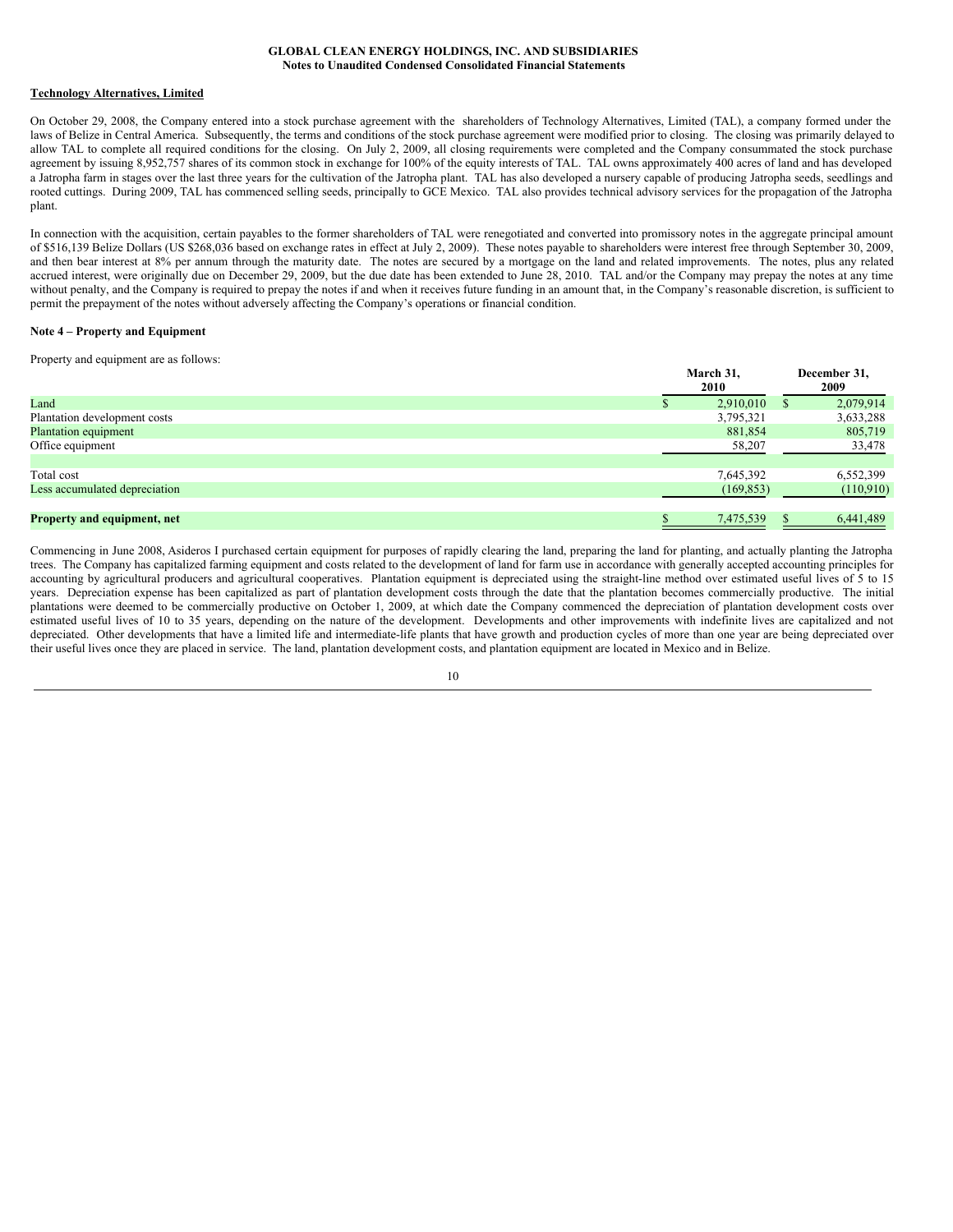### **Note 5 – Accrued Payroll and Payroll Taxes**

A significant portion of accrued payroll and payroll taxes relates to unpaid compensation for officers and directors that are no longer affiliated with the Company. Accrued payroll taxes will become due upon payment of the related accrued compensation. Accrued payroll and payroll taxes are composed of the following:

|                                                                                                               | March 31.<br>2010 | December 31,<br>2009 |
|---------------------------------------------------------------------------------------------------------------|-------------------|----------------------|
| Accrued payroll, vacation, and related payroll taxes for current officers                                     | 1.061.730         | 570.726              |
| Former Chief Executive Officer, resigned 2007, including \$500,000 under the Release and Settlement Agreement | 570,949           | 570.949              |
| Other former officers and directors                                                                           | 225,000           | 311.200              |
| Accrued payroll taxes on accrued compensation to former officers and directors                                | 38.510            | 38.510               |
| <b>Accrued payroll and payroll taxes</b>                                                                      | 1.896.189         | .491,385             |

On August 31, 2007, the Company entered into a Release and Settlement Agreement with Judy Robinett, the Company's then-current Chief Executive Officer. Under the agreement, Ms. Robinett agreed to, among other things, assist the Company in the sale of its legacy assets and complete the preparation and filing of the delinquent reports to the Securities and Exchange Commission. Under the agreement, Ms. Robinett agreed to (i) forgive her potential right to receive \$1,851,805 in accrued and unpaid compensation, un-accrued and pro-rata bonuses, and severance pay and (ii) the cancellation of stock options to purchase 14,000,000 shares of common stock at an exercise price of \$0.02 per share. In consideration for her services, the forgiveness of the foregoing cash payments, the cancellation of the stock options, and settlement of other issues, the Company agreed to, among other things, to pay Ms. Robinett \$500,000 upon the receipt of the cash payment under the agreement to sell the SaveCream Assets to Eucodis Pharmaceuticals Forschungs und Entwicklungs GmbH (Eucodis). Pursuant to this agreement, Ms. Robinett resigned on December 21, 2007. Despite the Company's efforts, the sale to Eucodis was never completed and Eucodis has since ceased operations. Accordingly, the conditions precedent to make the \$500,000 payment from the Eucodis proceeds described above have not been fulfilled, i.e., the Company's sale of the SaveCream Assets to Eucodis did not occur. Furthermore, the Company subsequently sold the SaveCream Assets to an unaffiliated third party on November 16, 2009.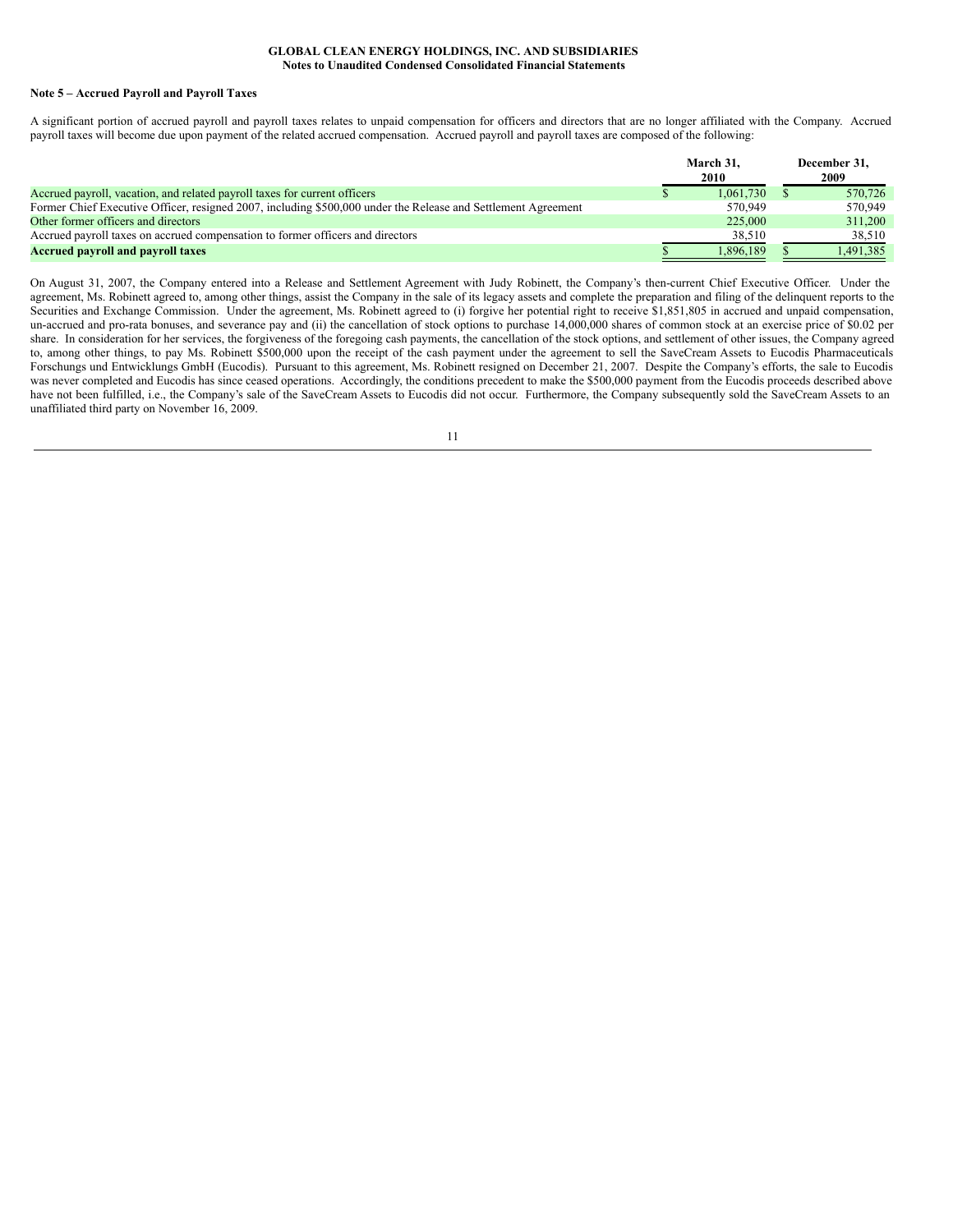### **Note 6 – Debt**

#### **Promissory Notes**

#### *Mercator Momentum Fund III*

In order to fund ongoing operations pending closing of the sale of the SaveCream Assets, the Company entered into a loan agreement with, and issued a promissory note in favor of, Mercator Momentum Fund III, L.P. (Mercator) in September 2007. At that time, Mercator, along with two other affiliates, owned all of the issued and outstanding shares of the Company's Series A Convertible Preferred Stock, and was considered a related party to the Company. The loan was secured by a lien on all of the assets of the Company. Under the loan agreement, interest was originally payable on the loan at a rate of 12% per annum, payable monthly. Pursuant to the loan agreement, the original amount to be available under the credit facility was \$1,000,000 and was due in December 2007.

Between September 2007 and December 2009, there were various modifications to the loan agreement that resulted in various extensions and modifications of the interest rate. During that period of time, Mercator advanced a total of \$625,000 to the Company, of which \$150,000 was repaid prior to December 31, 2009, leaving a balance of \$475,000 at that date, with interest accruing at 10.68%. In March 2010, the Company used substantially all of the proceeds received from the sale of the convertible promissory notes to repay, in full, the balance of this note, plus accrued interest of \$81,909.

#### *Bank Loan*

In October 2009, a bank loaned TAL \$67,800 Belize Dollars (US \$35,554 based on exchange rates in effect on the date of the note). The note bears interest at 13% per annum, is unsecured, and is due on demand. The balance of the note at March 31, 2010 is \$64,583 Belize Dollars (US \$33,332 based on exchange rates in effect at March 31, 2010). The balance of the note at December 31, 2009 was \$66,548 Belize Dollars (US \$34,232 based on exchange rates in effect at December 31, 2009).

### **Notes Payable to Shareholders**

The Company has notes payable to certain shareholders in the aggregate amount of \$31,000 and \$56,000 at March 31, 2010 and December 31, 2009, respectively. The notes originated between 1997 and 1999, bear interest at 12%, are unsecured, and are currently in default. Accrued interest on the notes totaled \$45,692 and \$85,541 at March 31, 2010 and December 31, 2009, respectively.

As more fully disclosed in Note 3 to these condensed consolidated financial statements, the Company has promissory notes to the former shareholders of TAL in the amount of \$516,139 Belize dollars (US \$266,379 based on exchange rates in effect at March 31, 2010 and US \$265,502 based on exchange rates in effect at December 31, 2009). These notes payable to shareholders were interest free through September 30, 2009, and then bear interest at 8% per annum through the maturity date. The notes are secured by a mortgage on the land and related improvements. The notes, plus any related accrued interest, were originally due on December 29, 2009, but the due date has been extended to June 28, 2010.

12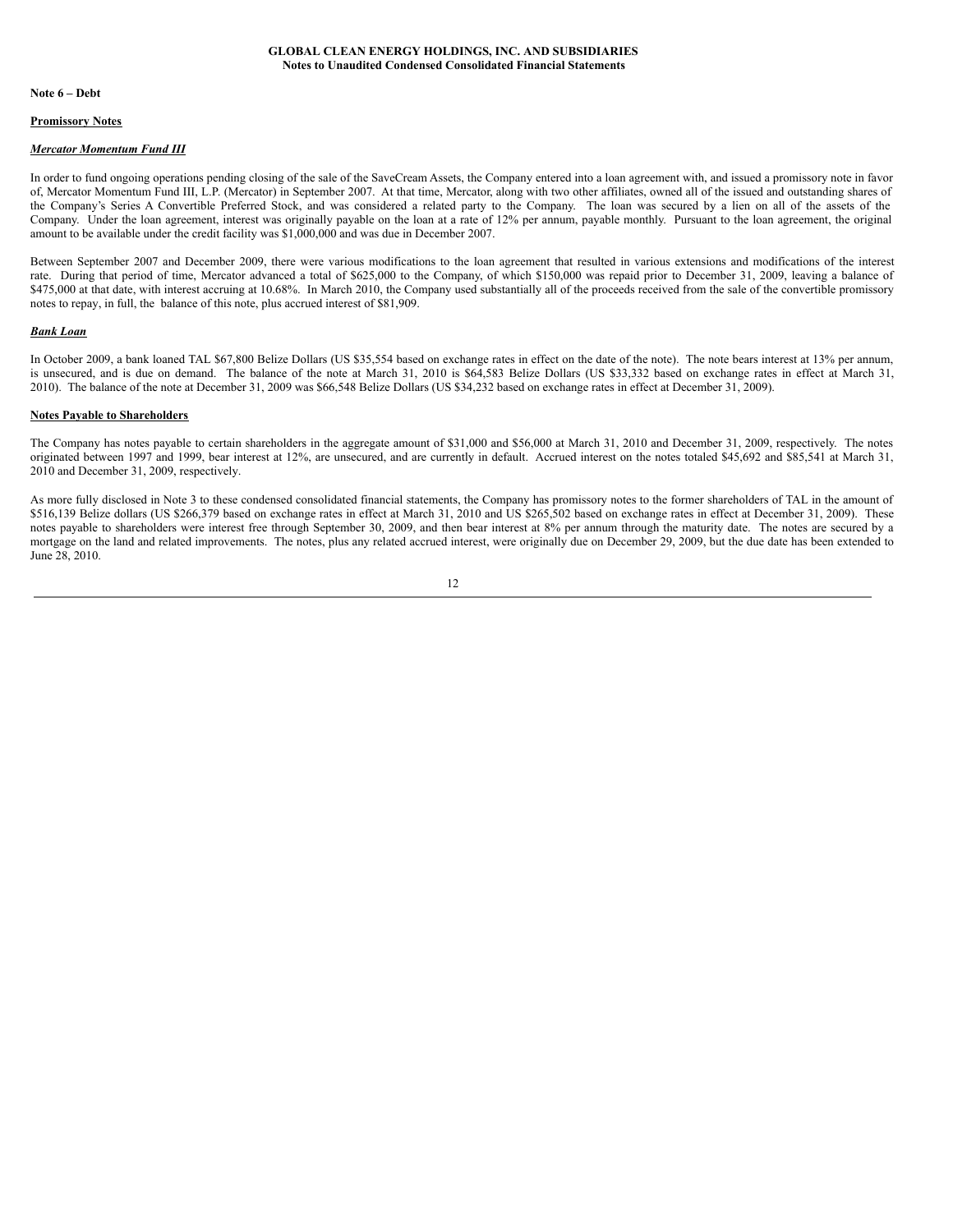### **Convertible Notes Payable**

In March 2010, the Company entered into a securities purchase agreement with the preferred members of GCE Mexico pursuant to which the Company issued senior unsecured convertible promissory notes in the original aggregate principal amount of \$567,000 and warrants to acquire an aggregate of 1,890,000 shares of the Company's common stock. The Convertible Notes mature on the earlier of (i) March 16, 2012, or (ii) upon written demand of payment by the note holders following the Company's default thereunder. The maturity date of the Convertible Notes may be extended by written notice made by the note holders at any time prior to March 16, 2012. Interest accrues on the convertible notes at a rate of 5.97% per annum, and is payable quarterly in cash, in arrears, on each three-month anniversary of the issuance of the convertible notes. The Company may at its option, in lieu of paying interest in cash, pay interest by delivering a number of unregistered shares of its common stock equal to the quotient obtained by dividing the amount of such interest by the arithmetic average of the volume weighted average price for each of the five consecutive trading days immediately preceding the interest payment date. At any time following the first anniversary of the issuance of the Convertible Notes, at the option of the note holders, the outstanding balance thereof (including unpaid interest) may be converted into shares of the Company's common stock at a conversion price equal to \$0.03. The conversion price may be adjusted in connection with stock splits, stock dividends and similar events affecting the Company's capital stock. The convertible notes rank senior to all other indebtedness of the Company, and thereafter will remain senior or pari passu with all accounts payable and other similar liabilities incurred by the Company in the ordinary course of business. The Company may not prepay the convertible notes without the prior consent of the Investors.

The warrants have an exercise price of \$0.03 per share and the exercise price of the warrants may be adjusted in connection with stock splits, stock dividends and similar events affecting the Company's capital stock. The warrants expire on March 16, 2013. The fair value of the warrants was immaterial; accordingly, all of the proceeds from the issuance of the debt were allocated to the Convertible Notes. The Company used substantially all of the proceeds received from the sale of the convertible promissory notes to repay, in full, an outstanding promissory note in the amount of \$475,000, plus accrued interest of \$81,909.

The Company has other convertible notes payable to certain individuals in the aggregate amount of \$193,200 at March 31, 2010 and December 31, 2009. The notes originated in 1996, bear interest at 12%, are unsecured, and are currently in default. Each \$1,000 note is convertible into 667 shares of the Company's common stock. Accrued interest on the convertible notes totaled \$277,701 and \$271,983 at March 31, 2010 and December 31, 2009, respectively.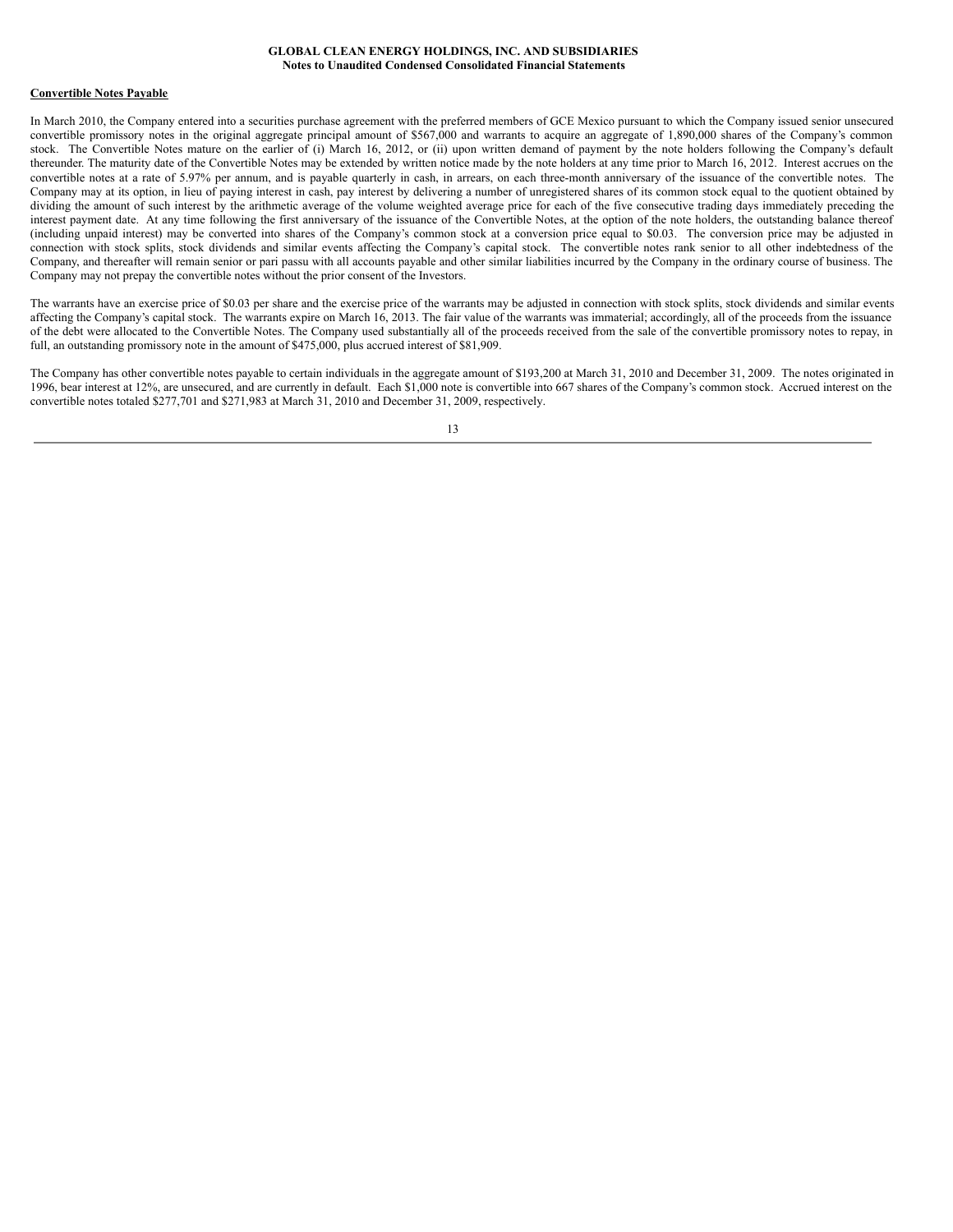### **Note 7 – Changes in Equity (Deficit)**

A summary of the composition of Equity (Deficit) of the Company at March 31, 2010 and 2009, and the changes during the three months then ended is presented in the following table:

|                                                                | <b>Total Global Clean</b><br><b>Energy Holdings,</b><br>Inc. stockholders'<br>equity (deficit) |    | Noncontrolling<br>interest |              | <b>Total equity</b><br>(deficit) |
|----------------------------------------------------------------|------------------------------------------------------------------------------------------------|----|----------------------------|--------------|----------------------------------|
| Balance at December 31, 2009                                   | \$<br>(3,078,412)                                                                              | S. | 2,485,792                  | <sup>8</sup> | (592, 620)                       |
| Issuance of common stock                                       | 500,000                                                                                        |    |                            |              | 500,000                          |
| Capital contribution from noncontrolling interest              |                                                                                                |    | 704,652                    |              | 704,652                          |
| Share-based compensation                                       | 16.990                                                                                         |    |                            |              | 16.990                           |
| Accrual of preferential return for the noncontrolling interest |                                                                                                |    | (167.839)                  |              | (167, 839)                       |
| Net loss                                                       | (382, 378)                                                                                     |    | (401, 297)                 |              | (783, 675)                       |
| Other comprehensive income                                     | 2,567                                                                                          |    | 274,004                    |              | 276,571                          |
| Balance at March 31, 2010                                      | (2,941,233)                                                                                    |    | 2,895,312                  |              | (45, 921)                        |

|                                                                |  | <b>Total Global Clean</b>                                         |                            |                                  |
|----------------------------------------------------------------|--|-------------------------------------------------------------------|----------------------------|----------------------------------|
|                                                                |  | <b>Energy Holdings,</b><br>Inc. stockholders'<br>equity (deficit) | Noncontrolling<br>interest | <b>Total equity</b><br>(deficit) |
| Balance at December 31, 2008                                   |  | (5,948,575)                                                       | 1,962,022                  | (3,986,553)                      |
| Capital contribution from noncontrolling interest              |  |                                                                   | 1,071,278                  | 1,071,278                        |
| Share-based compensation                                       |  | 59.884                                                            |                            | 59.884                           |
| Accrual of preferential return for the noncontrolling interest |  |                                                                   | (93, 523)                  | (93, 523)                        |
| Net loss                                                       |  | (64,088)                                                          | (157,765)                  | (221, 853)                       |
| Balance at March 31, 2009                                      |  | (5,952,779)                                                       | 2.782,012                  | (3,170,767)                      |

### **Common Stock**

On March 30, 2010 the Company entered into a stock purchase agreement whereby the Company agreed to issue and sell 25,000,000 shares of the Company's common stock at a price of \$0.02 per share, for an aggregate purchase price of \$500,000, which was paid in cash.

### **Note 8 – Stock Options and Warrants**

### *Stock Options and Compensation-Based Warrants*

The Company has two incentive stock option plans wherein 24,000,000 shares of the Company's common stock are reserved for issuance there under. As further explained in Note 9 to these condensed consolidated financial statements, the Company granted stock options during the three months ended March 31, 2010 to acquire 12,000,000 shares of the Company's common stock to the Company's Chief Executive Officer. Additionally, during the three months ended March 31, 2009, the Company issued compensationbased warrants to purchase 250,000 shares of common stock to a law firm. No stock options were granted during the three months ended March 31, 2009. No income tax benefit has been recognized for share-based compensation arrangements. The Company has recognized plantation development costs totaling \$124,565 related to a liability that was satisfied by the issuance of warrants in 2008. Otherwise, no share-based compensation cost has been capitalized in the condensed consolidated balance sheet.

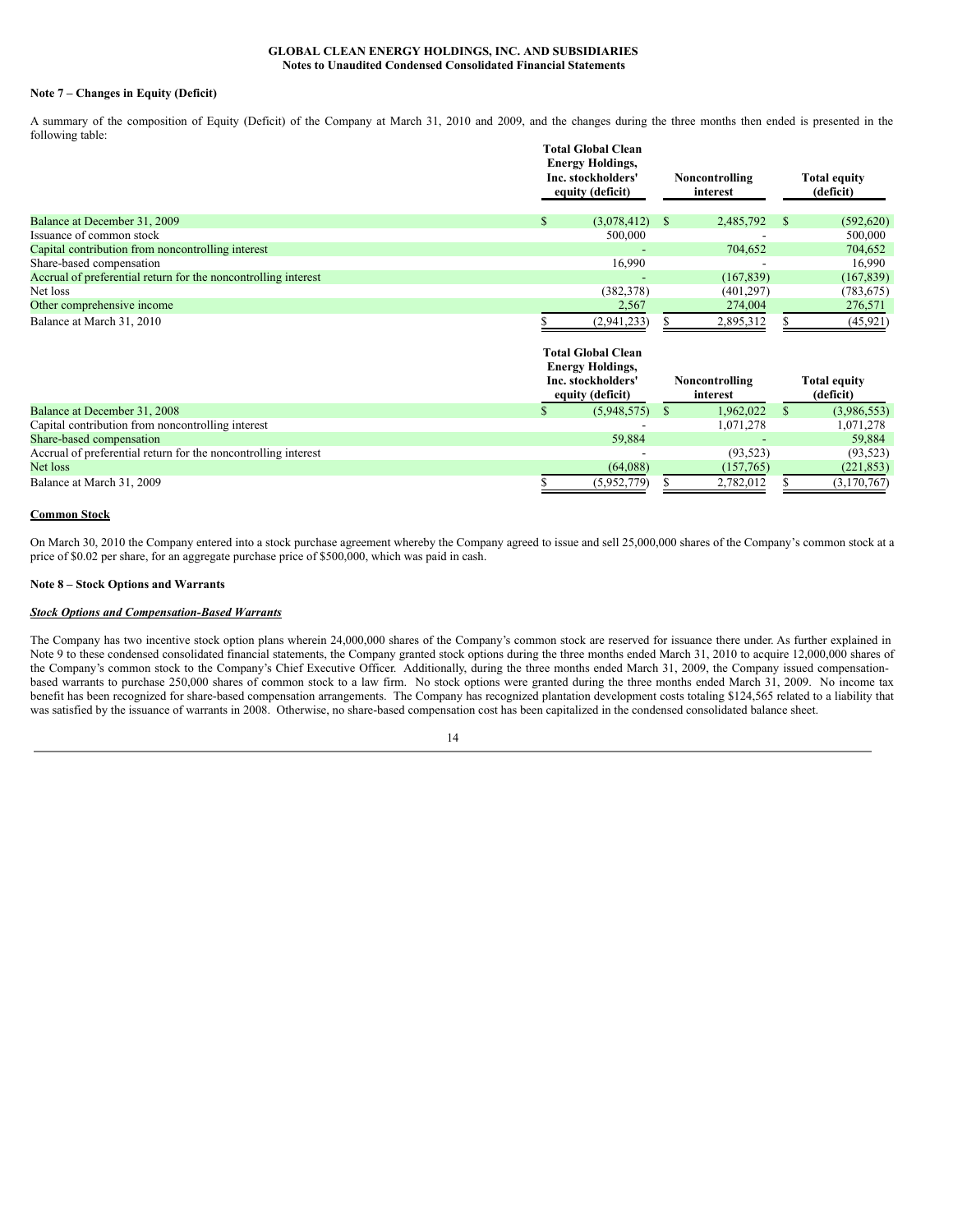A summary of the status of options and compensation-based warrants at March 31, 2010, and changes during the three months then ended is presented in the following table:

**Weighted**

|                                  | <b>Shares</b><br>Under<br>Option | Weighted<br>Average<br>Exercise<br>Price | <i>weighted</i><br>Average<br>Remaining<br>Contractual<br>Life | Aggregate<br><b>Intrinsic</b><br>Value |  |
|----------------------------------|----------------------------------|------------------------------------------|----------------------------------------------------------------|----------------------------------------|--|
| Outstanding at December 31, 2009 | 61,209,083                       | 0.03                                     |                                                                |                                        |  |
| Granted                          | 12,250,000                       | 0.02                                     |                                                                |                                        |  |
| Expired                          |                                  |                                          |                                                                |                                        |  |
| Outstanding at March 31, 2010    | 73,459,083                       | 0.03                                     | 5.9 years $\epsilon$                                           |                                        |  |
| Exercisable at March 31, 2010    | 60,896,583                       | 0.03                                     | 5.1 years $\sigma$                                             |                                        |  |

At March 31, 2010, options to acquire 80,000 shares of common stock have no stated contractual life. The fair value of other stock option grants and compensation-based warrants is estimated on the date of grant or issuance using the Black-Scholes option pricing model. The weighted-average fair value of stock options granted and compensationbased warrants issued during the three months ended March 31, 2010 was \$0.0081. The weighted-average assumptions used for the stock options granted and compensationbased warrants issued during the three months ended March 31, 2010 were risk-free interest rate of 3.6%, volatility of 155%, expected life of 9.9 years, and dividend yield of zero. The assumptions employed in the Black-Scholes option pricing model include the following. The expected life of stock options represents the period of time that the stock options granted are expected to be outstanding prior to exercise. The expected volatility is based on the historical price volatility of the Company's common stock. The risk-free interest rate represents the U.S. Treasury constant maturities rate for the expected life of the related stock options. The dividend yield represents anticipated cash dividends to be paid over the expected life of the stock options. The intrinsic values are based on a March 31, 2010 closing price of \$0.008 per share.

Share-based compensation from all sources recorded during the three months ended March 31, 2010 and 2009 was \$16,990 and \$59,884, respectively, and is reported as general and administrative expense in the accompanying condensed consolidated statements of operations. As of March 31, 2010, there is approximately \$96,000 of unrecognized compensation cost related to stock-based payments that will be recognized over a weighted average period of approximately 0.7 years.

## *Stock Warrants*

A summary of the status of the warrants outstanding at March 31, 2010, and changes during the three months then ended is presented in the following table:

|                                  | <b>Shares</b><br>Under<br>Warrant | Weighted<br>Average<br><b>Exercise</b><br>Price |
|----------------------------------|-----------------------------------|-------------------------------------------------|
| Outstanding at December 31, 2009 | 29,742,552 \$                     | 0.01                                            |
| Issued                           | 1,890,000                         | 0.03                                            |
| Expired                          |                                   | $\sim$                                          |
| Outstanding at March 31, 2010    | 31,632,552                        | 0.02                                            |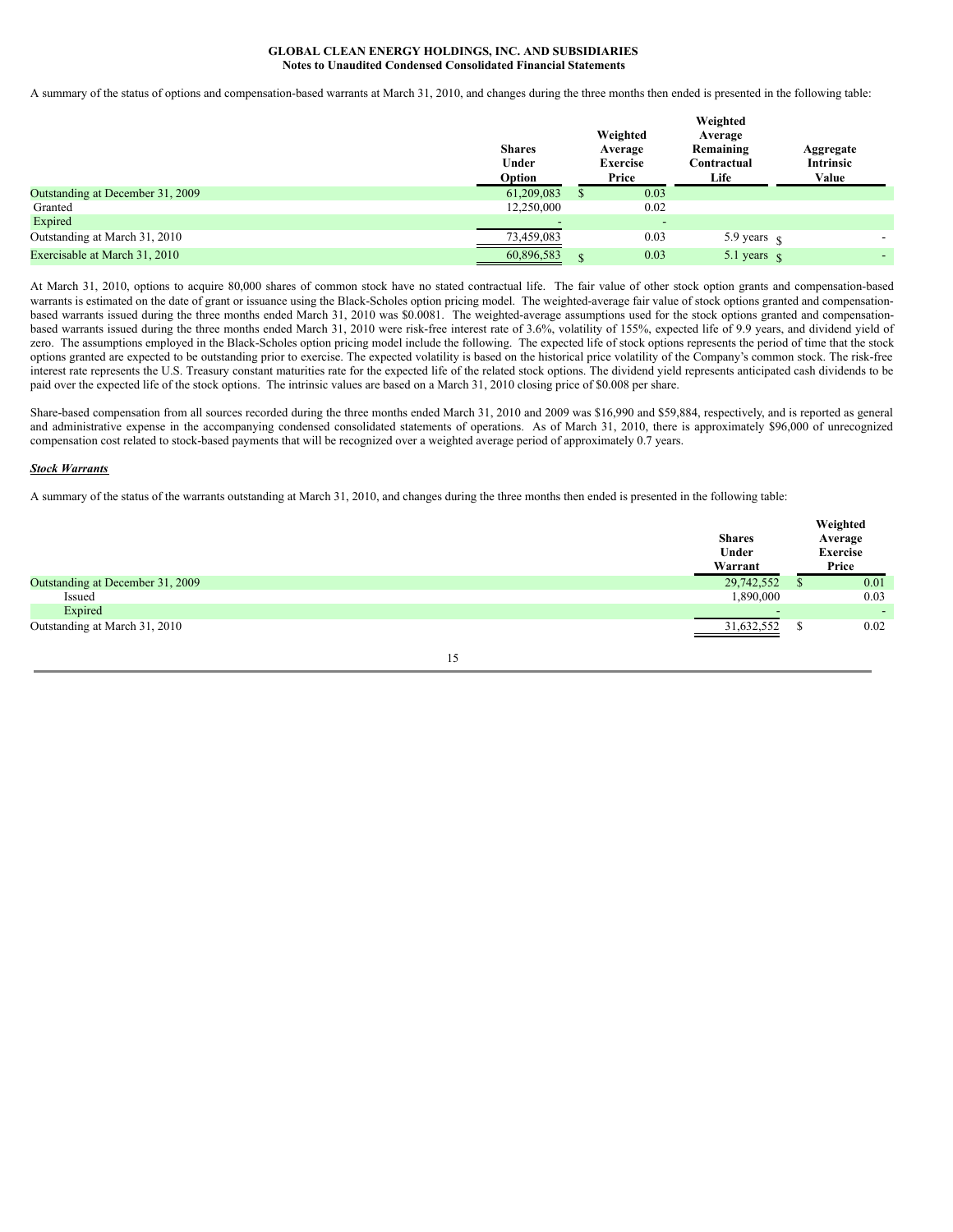### **Note 9 – Employment Agreement**

On March 16, 2010, the Company and Richard Palmer, the Company's Chief Executive Officer, entered into an amendment of Mr. Palmer's employment agreement originally entered into in September 2007. Pursuant to the amendment, the Company extended the term of Mr. Palmer's employment as the Company's President, Chief Executive Officer and Chief Operating Officer for an additional two years through September 30, 2012. Thereafter, the term of employment shall automatically renew for successive one-year periods unless otherwise terminated by either party 90 days before the renewal period. In connection with the amendment, the Company granted Mr. Palmer an option to purchase up to 12,000,000 shares of the Company's common stock at an exercise price of \$0.02, subject to the Company's achievement of certain market capitalization goals. According to the terms of the option, the option to purchase up to 6,000,000 shares vests when the Company's market capitalization first reaches \$30 million and the option to purchase the other 6,000,000 shares vests when the Company's market capitalization first reaches \$60 million. The option expires on March 16, 2020, ten years after the date of amendment. The remaining terms of the original employment agreement remain in effect.

### **Note 10 – Discontinued Operations**

Prior to 2007, the Company was a developmental-stage bio-pharmaceutical company engaged in the research, validation, development and ultimate commercialization of two drugs known as MDI-P and SaveCream. The Board evaluated the value of its developmental stage drug candidates and in March 2007, the Board determined that the best course of action was to discontinue further development of these drug candidates and sell these technologies. MDI-P was a drug candidate being developed as an anti-infective treatment for bacterial infections, viral infections and fungal infections. In August 2007, the Company sold the MDI-P related assets. SaveCream was a drug candidate that the Company was developing to reduce breast cancer tumors. From March of 2007 through July of 2008, the Company entered into various agreements with Eucodis Pharmaceuticals Forschungs und Entwicklungs GmbH, an Austrian company (Eucodis) related to the sale of the SaveCream assets. Eucodis entered into a binding letter of intent in March 2007 and later entered into a sale and purchase agreement in July 2007. The sale and purchase agreement was approved by the Company's shareholders in January 2008. Ultimately, all discussions and agreements with Eucodis were terminated in July 2008 due to their inability to obtain their own financing and their failure to close the sale. Eucodis has since ceased operations.

On November 16, 2009, Global Clean Energy Holdings, Inc. and its subsidiary, MDI Oncology, Inc., entered into a Sale and Asset Purchase Agreement with Curadis Gmbh, an unaffiliated German company, for the sale and of substantially all of the intellectual property associated with the patents, patent applications, pre-clinical study data and ancillary clinical trial data concerning the SaveCream asset. The closing occurred on December 22, 2009. The SaveCream asset had no carrying value on the consolidated balance sheet of the Company. In connection with the sale, the Company recognized a gain of \$3,298,511 during the fourth quarter of 2009, consisting of cash received of \$518,655, the assumption of a research and development obligation with a carrying value of \$2,758,350 (1,850,000 Euros), and the assumption of accounts payable of \$21,506. Should the pharmaceutical product ever be commercialized, the entire transaction will be valued at 4.2 million Euros. Although management is hopeful that the pharmaceutical product will be commercialized, no assurance can be given if or when any additional consideration or cash will be provided to the Company after the closing. If additional consideration or cash is received, the Company will recognize additional gain at that time. The Company will hold a security interest in the sold assets until the final two million Euro payment is made, if ever.

Pursuant to accounting rules for discontinued operations, the Company has classified all gain, revenue and expense related to the operations, assets, and liabilities of its biopharmaceutical business as discontinued operations. For the three months ended March 31, 2010 and 2009, Income from Discontinued Operations consists of the foreign currency transaction gains related to current liabilities associated with the discontinued operations that are denominated in Euros.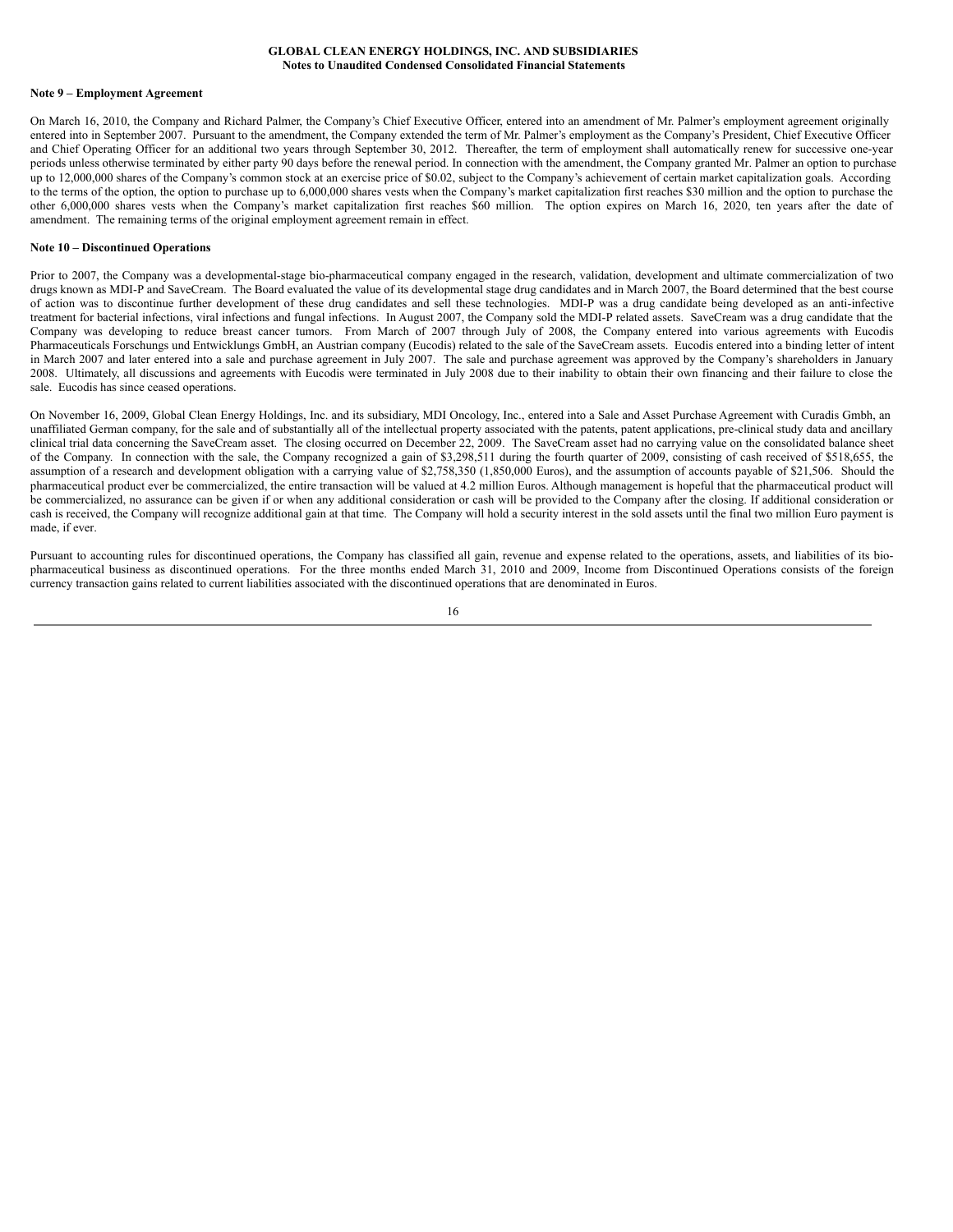### **Note 11 – Subsequent Events**

### **Appointment of Director and Grant of Common Stock Option**

Effective April 1, 2010, the Company appointed Martin Wenzel to its board of directors. Mr. Wenzel was granted an option to purchase 500,000 shares of the Company's common stock at an exercise price of \$0.01 per share. The option vests over ten equal monthly installments commencing May 1, 2010 and expires on April 1, 2015.

### **Cashless Exercise of Common Stock Warrants**

On April 26, 2010, the Company received a notice for the exercise of warrants to purchase 10,403,095 shares of common stock on a cashless basis. The warrants were exercisable at \$0.01 per share. The Company issued 8,545,399 shares of its common stock to the entity as a result of the cashless exercise.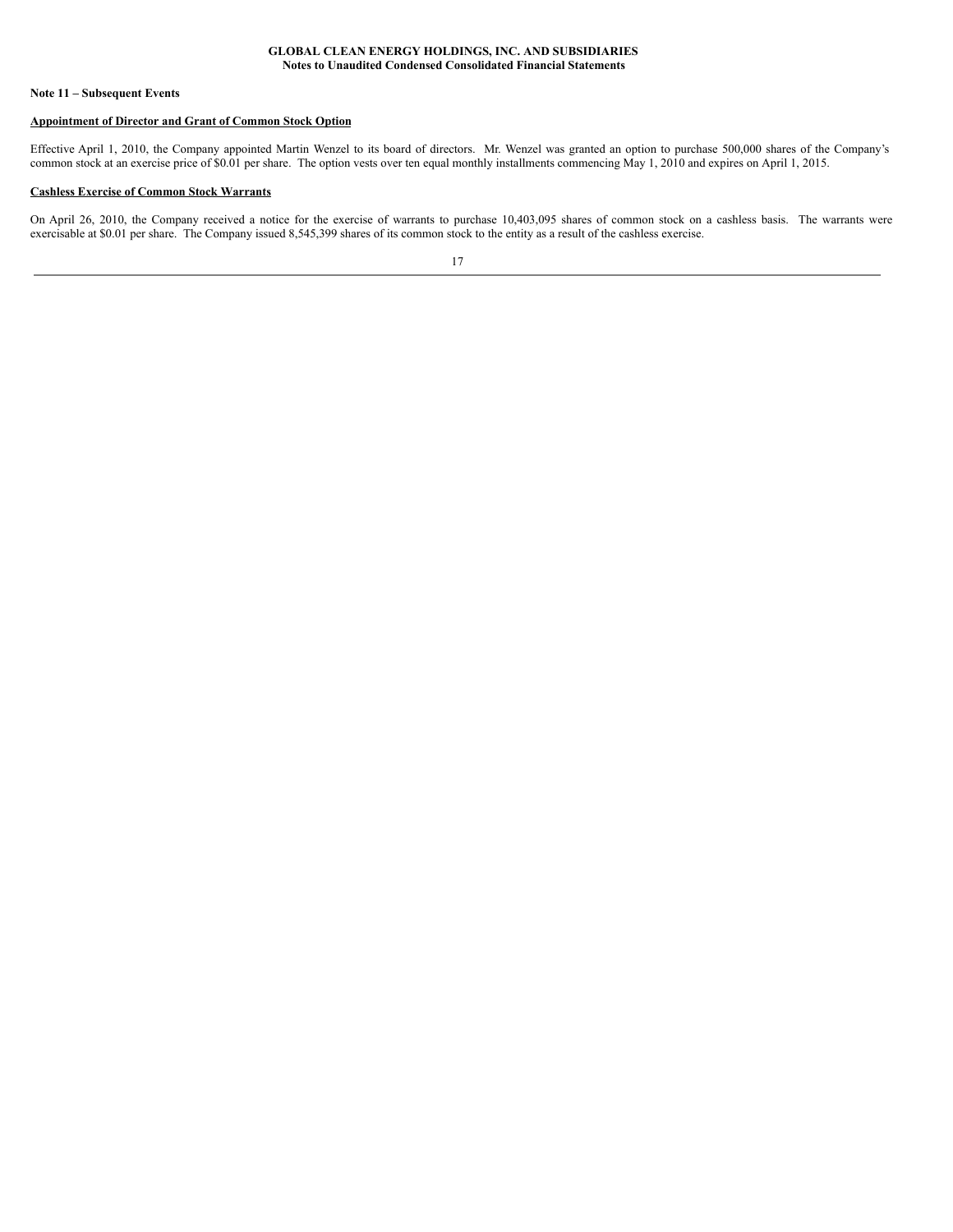### **ITEM 2. MANAGEMENTS' DISCUSSION AND ANALYSIS OF FINANCIAL CONDITION AND RESULTS OF OPERATIONS**.

This Report, including any documents which may be incorporated by reference into this Report, contains "Forward-Looking Statements" within the meaning of Section 27A of the Securities Act of 1933, as amended, and Section 21E of the Securities Exchange Act of 1934, as amended. All statements other than statements of historical fact are "Forward-Looking Statements" for purposes of these provisions, including our plans to cultivate, produce and market non-food based feedstock for applications in the bio-fuels market, any projections of revenues or other financial items, any statements of the plans and objectives of management for future operations, any statements concerning proposed new products or services, any statements regarding future economic conditions or performance, and any statements of assumptions underlying any of the foregoing. All Forward-Looking Statements included in this document are made as of the date hereof and are based on information available to us as of such date. We assume no obligation to update any Forward-Looking Statement. In some cases, Forward-Looking Statements can be identified by the use of terminology such as "may," "will," "expects," "plans," "anticipates," "intends," "believes," "estimates," "potential," or "continue," or the negative thereof or other comparable terminology. Although we believe that the expectations reflected in the Forward-Looking Statements contained herein are reasonable, there can be no assurance that such expectations or any of the Forward-Looking Statements will prove to be correct, and actual results could differ materially from those projected or assumed in the Forward-Looking Statements. Future financial condition and results of operations, as well as any Forward-Looking Statements are subject to inherent risks and uncertainties, including any other factors referred to in our press releases and reports filed with the Securities and Exchange Commission. All subsequent Forward-Looking Statements attributable to the company or persons acting on its behalf are expressly qualified in their entirety by these cautionary statements. Additional factors that may have a direct *bearing on our operating results are described under "Risk Factors" and elsewhere in this report.*

### **Introductory Comment**

Throughout this Quarterly Report on Form 10-Q, the terms "we," "us," "our," and "our company" refer to Global Clean Energy Holdings, Inc., a Utah corporation formerly known as Medical Discoveries, Inc., and, unless the context indicates otherwise, also includes our wholly-owned subsidiary, MDI Oncology, Inc., a Delaware corporation; Global Clean Energy Holdings LLC, a wholly-owned Delaware limited liability company; and Technology Alternative, Limited, a wholly-owned subsidiary formed under the laws of Belize. To the extent applicable, depending on the context of the disclosure, the terms ""we," "us," "our," and "our company" may also include GCE Mexico I, LLC a Delaware limited liability company, in which we own 50% of the common membership interests.

### Global Clean Energy Holdings, Inc. is not related to, or affiliated in any manner with "Global Clean Energy, Inc." Readers are cautioned to confirm the entity **that they are evaluating or in which they are making an investment before completing any such investment.**

#### **Overview**

Global Clean Energy Holdings, Inc. ("GCEH") is a Los Angeles-based energy agri-business focused on the development of non-food based bio-fuel feedstock. GCEH has full service in-house development and operations capabilities, which it provides for its own energy farms as well as farms it operates via joint venture arrangements. With international experience and capabilities in eco-friendly bio-fuel feedstock management, cultivation, production and distribution, GCEH is well suited to scale its business.

GCEH is focusing on the commercialization of oil and biomass derived from the seeds of*Jatropha curcas* ("Jatropha") - a native non-edible plant indigenous to many tropical and sub-tropical regions of the world, including Mexico, the Caribbean and Central America. Jatropha oil is a high-quality plant oil used as a direct replacement for fossil fuels or as feedstock for the production of high quality bio-diesel or green diesel, which is a direct replacement for jet fuel. The residual material derived from the oil extraction process is called press cake, which is a high-quality biomass that can be used as a replacement for a number of fossil fuels.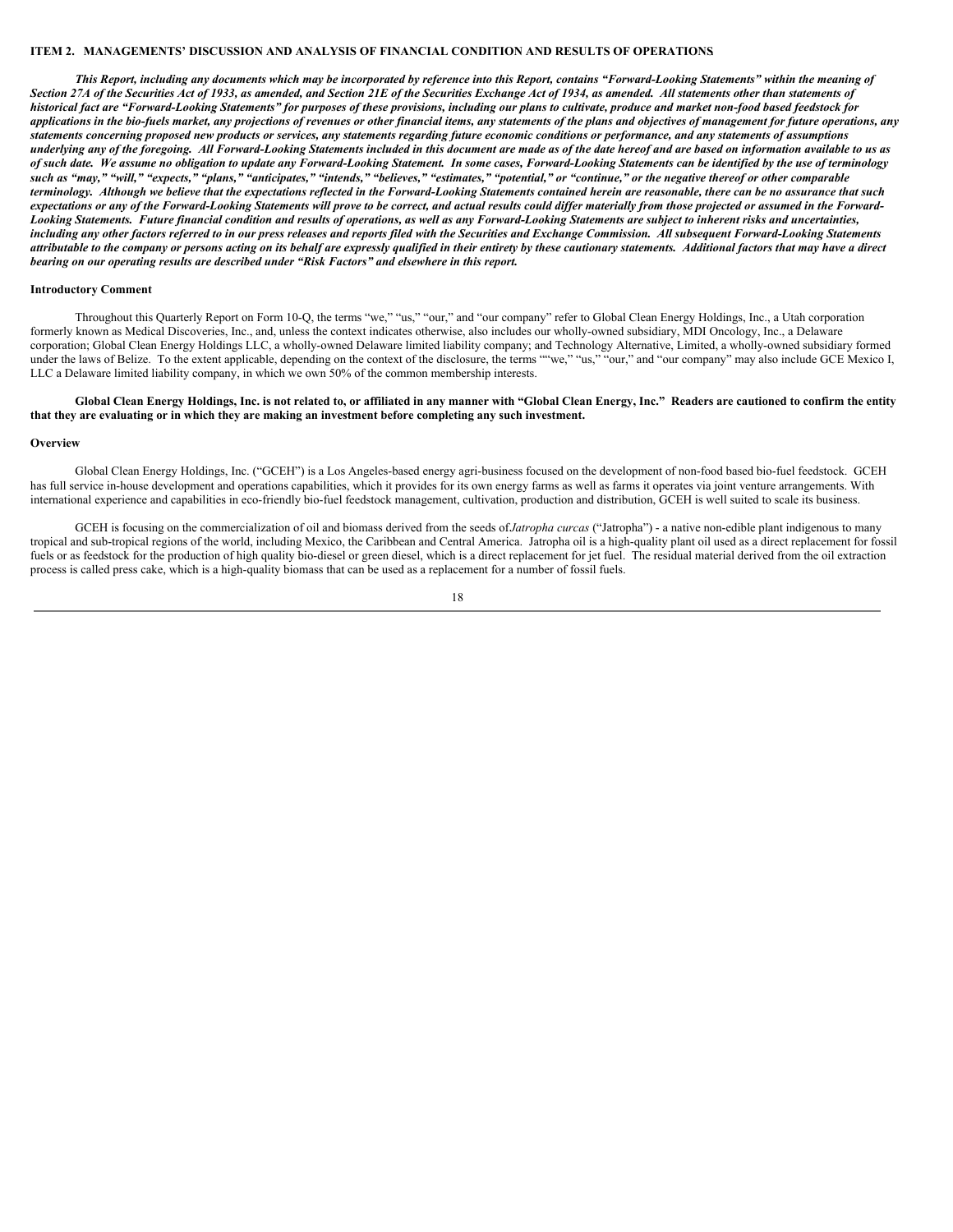Jatropha trees require less water and fertilizer than many conventional crops, and can be grown on land that is not suitable for the production of food. Jatropha oil is very high quality plant oil that is particularly well suited for the production of bio-diesel and "green diesel." Without post processing, Jatropha oil can be used as a direct replacement for diesel and other fossil fuels. Bio-diesel is a diesel-equivalent, and green diesel is a jet fuel-equivalent; both are processed fuels derived from biological sources (such as plant oils), which can be used as a replacement for fossil based fuels in diesel engines, jet engines or other fuel oil based combustion equipment.

Our business plan and current principal business activities include the planting, cultivation, harvesting and processing of Jatropha to generate plant based oils and biomass for use as replacements for fossil fuels. Our strategy is to leverage our Jatropha based bio-fuels knowledge, experience and capabilities through the following means:

- · Own and operate Jatropha farms for our own account. We currently own and operate two such Jatropha farms, one in Belize and one in Mexico.
- · Own, operate and manage Jatropha farms through joint ownership agreements. We currently operate two farms under joint ownership arrangements: the first farm, located in Mexico, comprises 5,149 acres; the second farm consisting of 3,700 acres was acquired in March 2010 (also in Mexico). The first farm is fully planted, and we expect to have the second farm substantially planted by the end of 2010.
- · Provide Jatropha farm development and management services to third party owners of Jatropha farms.
- · Provide turnkey Franchise Operations for individuals and/or companies that wish to immediately establish Jatropha farms in suitable geographical areas.

In addition to generating revenues from the sale of non-food based plant oils and biomass, we plan to monetize the carbon credits from the farms we own and manage. Under the 1997 Kyoto Protocol, a worldwide carbon credit trading market has been established where sellers sell their excess carbon credits and buyers purchase the carbon credits they need to meet their greenhouse gas reduction requirements. Our farm activities are anticipated to generate a significant amount of carbon credits that we plan to sell to third parties.

We are also engaged in research and development activities concerned with optimizing the quality of our Jatropha yields, reducing operating costs and improving our production capacity and efficiency. Specifically, our research activities focus on (i) optimizing genetic development (i.e., the quality of the Jatropha plants), (ii) optimizing agronomic development (i.e., soil conditions optimal for Jatropha cultivation), and (iii) improving agricultural technologies relating to the care and custody of the Jatropha plant, and the processing of resulting products. We continue our research and development efforts toward the improved commercialization of Jatropha at our test facilities in Mexico and Belize and our commercial farm in Mexico. We are also engaged in a joint research and development effort with a leading U.S. plant sciences university to conduct plant biology and molecular genetic (genomic) research for the development of improved varieties, and optimal germination and cultivation techniques for Jatropha. We operate a state-of-the-art plant and soil science Field Research Center at our farm in Mexico where we have over 20 selected (improved) varieties under development.

#### **Organizational History**

This company was incorporated under the laws of the State of Utah on November 20, 1991. Until 2007, we were a developmental-stage bio-pharmaceutical company engaged in the research, validation, and development of two drug candidates. In 2007, the Company decided to change the course of its business and focus their efforts and resources on the emerging alternative energy fuels business. In order to be successful in this industry, we decided to acquire the intellectual property and expertise needed to develop and manage our new business. Accordingly, on September 7, 2007, we entered into a share and exchange agreement where we acquired Global Clean Energy Holdings, LLC, a Delaware limited liability company ("Global LLC"). Global LLC was a company that owned certain trade secrets, know-how, business plans and relationships relevant to the cultivation and production of Jatropha, for the purpose of providing feedstock oil intended for the production of bio-diesel and green diesel and the production of biomass as a fossil fuel replacement. Richard Palmer and Mobius Risk Group, LLC ("Mobius"), a Texas limited liability company, were the sole owners of the outstanding equity interests of Global LLC.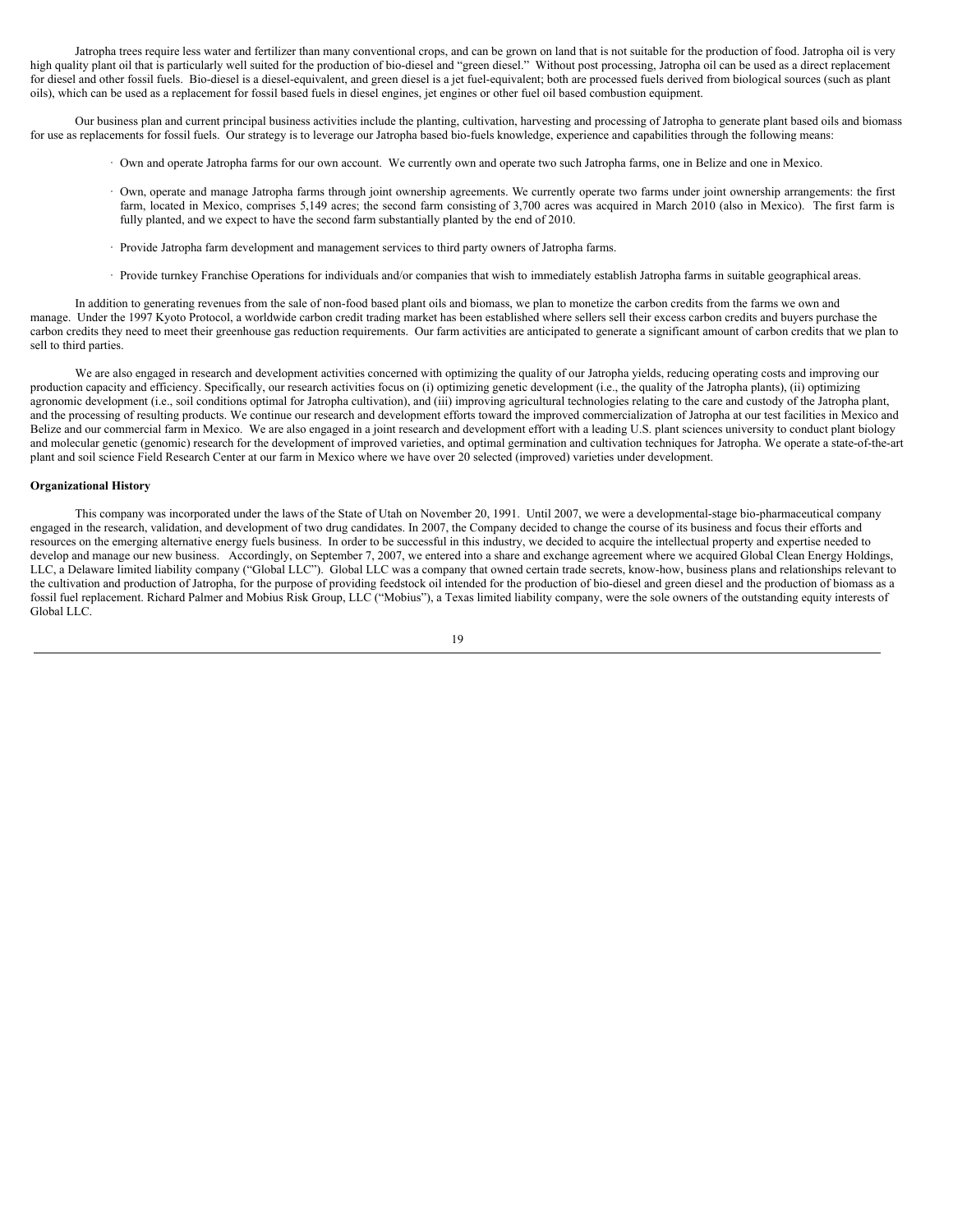In exchange for all of the outstanding ownership interests in Global LLC, we issued a total of 63,945,257 shares ("Restricted Shares") of our common stock to Richard Palmer and Mobius. As of December 31, 2009, all of the Restricted Shares have been released, except for 3,915,016 shares that have been forfeited. In order to obtain the technical and management expertise necessary to maximize the assets and expertise we acquired, we also entered into an employment agreement with Richard Palmer to be the Company's Chief Executive Officer. For a comprehensive description of our business operations, please refer to the discussion included in "Item 1 – Business" of our Annual Report on Form 10-K for the year ended December 31, 2009, as filed with the Securities and Exchange Commission.

Our principal executive offices are located at 6033 W. Century Blvd, Suite 895, Los Angeles, California 90045, and our current telephone number at that address is (310) 641-4234. In 2008 we changed our name to "Global Clean Energy Holdings, Inc." to reflect our energy agricultural business. We maintain a website at: www.gceholdings.com. Our annual reports, quarterly reports, current reports on Form 8-K and amendments to such reports filed or furnished pursuant to section 13(a) or 15(d) of the Securities and Exchange Act of 1934, as amended (the "Exchange Act"), and other information related to this company are available on our website as soon as we electronically file those documents with, or otherwise furnish them to, the Securities and Exchange Commission. Our Internet website and the information contained therein, or connected thereto, are not and are not intended to be incorporated into this Quarterly Report on Form 10-Q.

## **Critical Accounting Policies**

The preparation of financial statements in conformity with accounting principles generally accepted in the United States require management to make estimates and assumptions that affect the reported assets, liabilities, sales and expenses in the accompanying financial statements. Critical accounting policies are those that require the most subjective and complex judgments, often employing the use of estimates about the effect of matters that are inherently uncertain.

*Operational Company*. On October 1, 2009, we commenced our planned principal operations, which indicated that we were no longer subject to the accounting standards for accounting and reporting by development stage enterprises. Our financials therefore are presented for an operational company.

*Agricultural Producer*. All costs incurred until the actual planting of the Jatropha Curcas plant are considered development costs. Plantation development costs have been accumulated in the balance sheet during the development period and are being accounted for in accordance with accounting standards for agricultural producers and agricultural cooperatives. The direct costs associated with each farm and the producing of Jatropha revenue streams have been deferred and accumulated as an asset. Other general costs without expected future benefits are being expensed when incurred.

Certain other critical accounting policies, including the assumptions and judgments underlying them, are disclosed in Note A to the Consolidated Financial Statements included in the Annual Report, dated December 31, 2009. However, we do not believe that there are any alternative methods of accounting for our operations that would have a material affect on our financial statements.

## **Results Of Operations**

In 2007 the Company's Board of Directors determined to discontinue our prior bio-pharmaceutical operations. The Company continued as a "Development Stage Enterprise" as the Jatropha farms were being established. Commencing on October 1, 2009, we commenced our planned bio-fuels operations and the Company ceased being a development stage enterprise.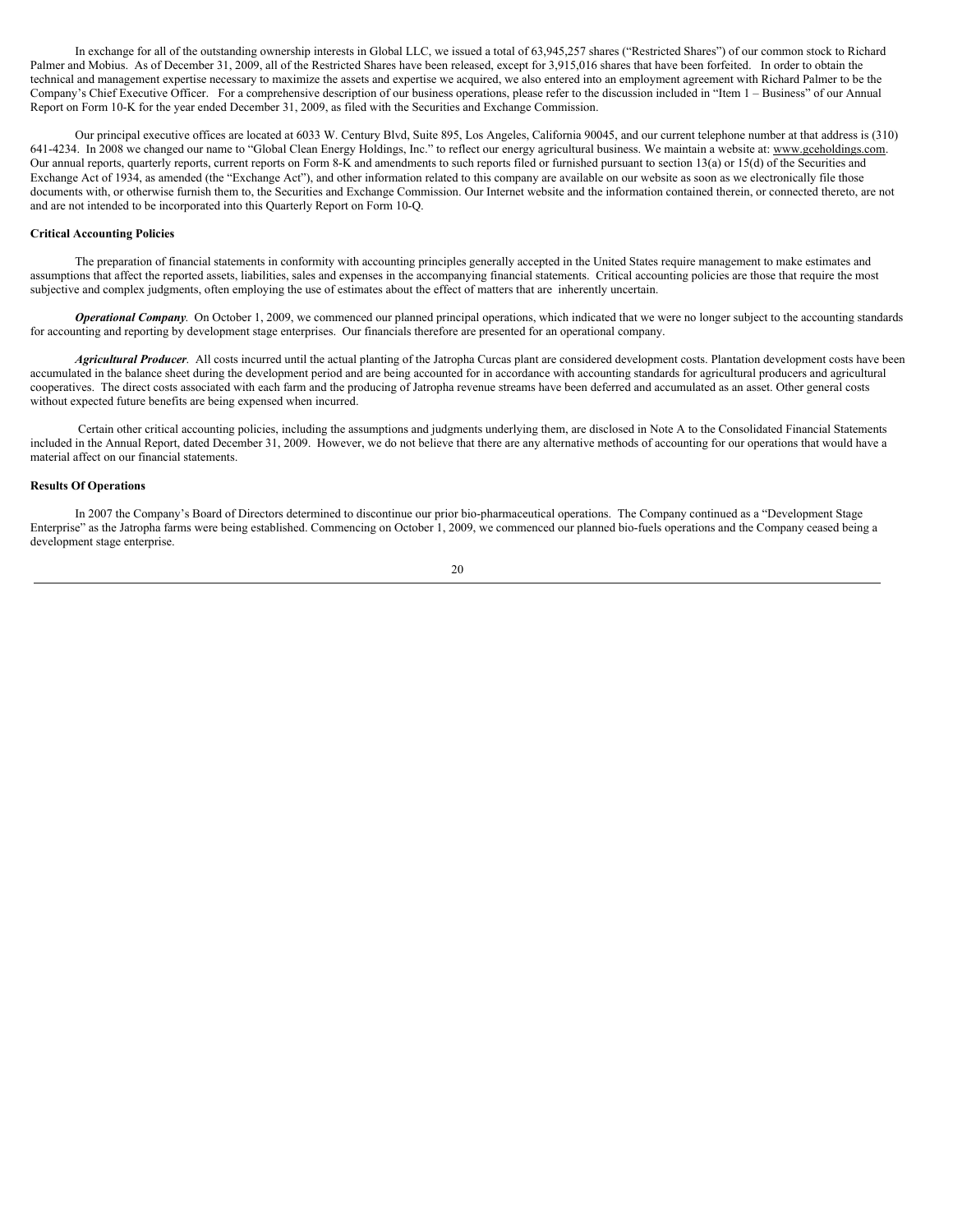*Revenues and Gross Profit*. We continued to achieve our planned operations and revenue in the first quarter of 2010. We discontinued our prior bio-pharmaceutical operations in 2007. In September 2007, we commenced operations in our new bio-fuels Jatropha business, and achieved revenues from the sale of bio-fuel products and services in late 2009. During the three months ended March 31, 2010, we recognized revenue of \$132,236, as compared to \$40,000 in revenue for the same period in 2009. This revenue is from the provision of bio-fuel advisory services and the sale of Jatropha seeds for seed propagation purposes. The Jatropha plants that we planted during the past two years are now maturing and will, this year, start producing commercial quantities of fruit that can be harvested. Accordingly, we anticipate that revenues generated from our farms during the remainder of 2010 and thereafter in the future will significantly exceed the amount of revenues generated from our Jatropha business to date. In addition, our goal is to increase our Jatropha farm advisory consulting business, which is expected to further increase our future revenues.

*Operating Expenses*. Our general and administrative expenses related to our continuing operations for the three months ended March 31, 2010, were \$761,659 compared to \$341,093 for the three months ended March 31, 2009. General and administrative expense principally includes officer compensation; outside services, such as legal, accounting, and consulting expenses; share-based compensation; and other general expenses such as insurance, occupancy costs, travel, etc. The net increase in general and administrative expenses from fiscal 2009 to fiscal 2010 is principally the result of increased employee bonuses and outside services costs associated with our growing operations.

For the three months ended March 31, 2010, we recorded Plantation Operating Costs of \$275,008 from the first quarter operations of the Tizimin and Belize farms. There were no Plantation Operating Costs recognized in the three months ended March 31, 2009. During the three months ended March 31, 2009, the Company was still a "Developmental Stage Enterprise", and all costs were recorded accordingly.

*Other Income/ Expense and Net Loss*. Interest expense increased from \$81,509 for the three months ended March 31, 2009 to \$92,430 for the three months ended March 31, 2010. The increase in interest expense is primarily attributable to the increase in interest-bearing debt, principally related to a new mortgage for acquired farm land, new convertible notes, and new notes with shareholders from the acquisition of Technology Alternatives, Ltd. The new mortgage totaled \$742,652 and accrues interest at the rate of 12% per year and has been outstanding for approximately one month. The new notes to shareholders have been outstanding since July 2, 2009 and bear interest at 8%.

During the quarter ended March 31, 2010, the Company has entered into negotiations with certain creditors to settle certain liabilities that have been on the records for several years. In connection with these settlements, the Company has realized a gain on the settlements totaling \$195,272.

As a result of the significant increase in our general and administrative costs and the addition of Plantation Operating Costs related to our new Belize farm, our net loss increased from \$220,000 for the quarter ending March 31, 2009 to \$784,000 for the quarter ending March 31, 2010. A substantial portion of our revenues and expenses are derived from our GCE Mexico I, LLC operations in Mexico. Since we only own approximately 50% of GCE Mexico I, LLC, \$401,000 of our net losses are attributable to the other parties to that joint venture. As a result, net losses attributable to this company for the 2010 fiscal quarter were \$382,000.

## **Liquidity And Capital Resources**

As of March 31, 2010, we had \$1,226,535 in cash and had a working capital deficit of \$4,420,874, as compared with \$833,584 in cash and a working capital deficit of \$4,985,518 as of December 31, 2009. Since our inception, we have financed our operations primarily through private sales of equity and debt financing and by entering into joint venture relationships with third party financing sources. In order to fund our short-term working capital needs, we will have to obtain additional funding. Most of the cash reflected on our balance sheet is reserved for the operation of GCE Mexico I, LLC and our Jatropha farms. Accordingly, most of those funds are not available to fund our general and administrative or other corporate operating expenses or to repay outstanding indebtedness. Outstanding indebtedness at March 31, 2010 totaled \$9,382,210. The existence of the foregoing working capital deficit and liabilities is expected to negatively impact our ability to obtain future equity or debt financing and the terms on which such additional financing, if available, can be obtained.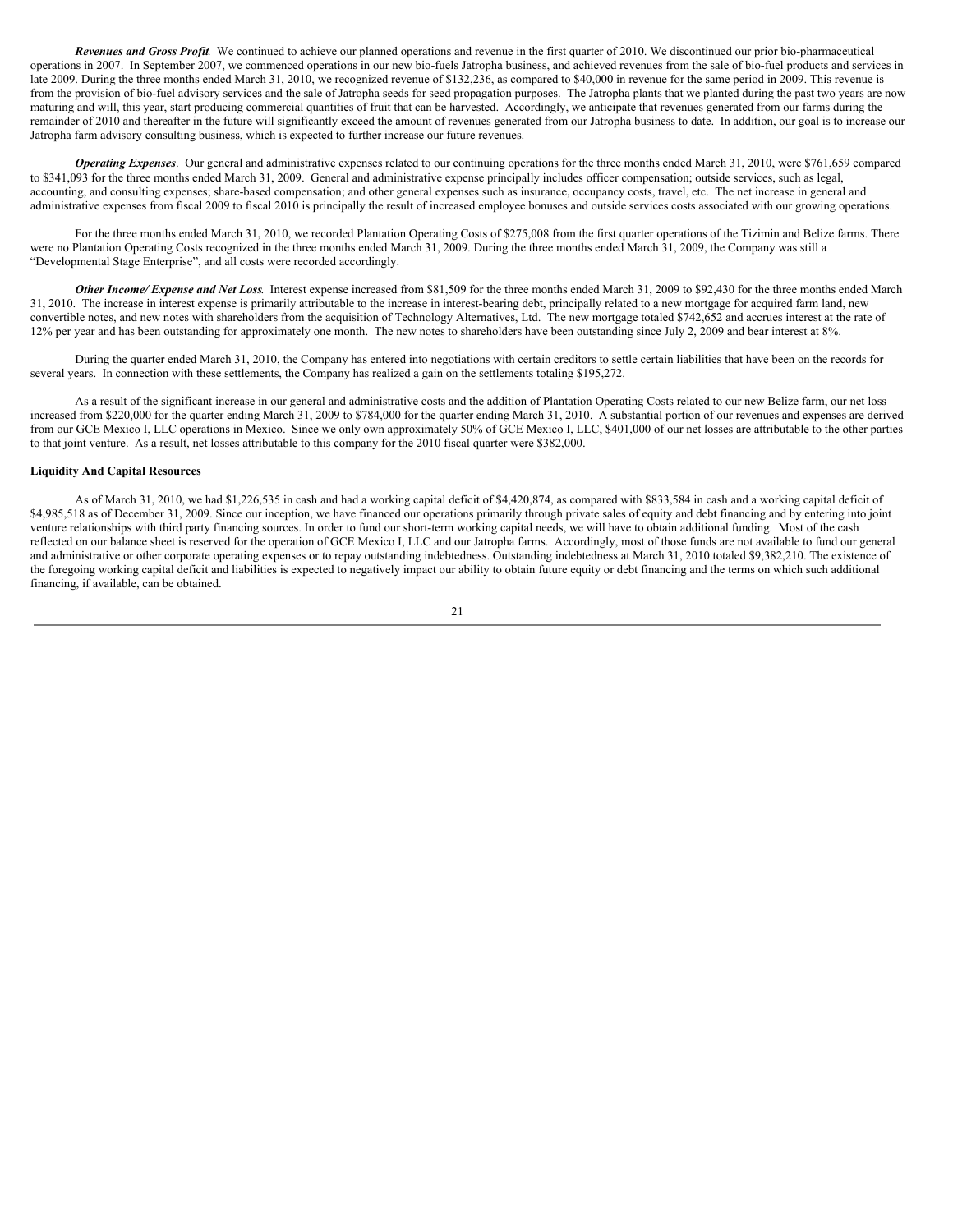Our ability to continue to fund our liquidity and working capital needs will be dependent upon certain transactions. On November 16, 2009, we entered into a new definitive agreement for the sale of all patents, rights, and data associated with our remaining legacy pharmaceutical assets for 350,000 Euros, and a revenue sharing arrangement to pay up to 2,000,000 Euros to the Company should such legacy pharmaceutical assets ever be commercialized. This transaction was completed on December 22, 2009. In connection with the sale, the Company has recognized a gain of \$3,298,511, consisting of cash received of \$518,655, the assumption of a research and development obligation with a carrying value of \$2,758,350 (1,850,000 Euros), and the assumption of accounts payable of \$21,506. If such legacy pharmaceutical assets were ever commercialized by the buyer, the entire transaction would be valued at 4.2 million Euros. Although we are hopeful that the legacy pharmaceutical assets will be commercialized, no assurance can be given if or when any additional consideration or cash will be provided to the Company after the closing. We will continue to maintain a security interest in such assets until the final 2,000,000 Euro payment is made, if ever. Cash proceeds received on December 22, 2009 in connection with the sale of the legacy pharmaceutical assets have been used to finance the Company's immediate working capital needs and to retire certain liabilities.

In order to fund ongoing operations, in September 2007 we entered into a short-term loan agreement with Mercator Momentum Fund III, L.P. ("Mercator"). Pursuant to the loan agreement, Mercator advanced \$350,000 to the Company, of which \$200,000 remained outstanding in May 2008. On May 19, 2008, the loan agreement was modified to accrue interest at an interest rate of 8.68% per annum, Mercator advanced an additional \$250,000, and the amount available under that facility was changed to \$450,000. This loan was secured by a first priority lien on our assets. In connection with this amendment Mercator was granted a new warrant to purchase 581,395 shares of common stock (calculated by dividing \$75,000 by 130% of the closing price of the stock when exercised) at a price of \$0.129 per share. In January 2009, Mercator dissolved and distributed the loan to its limited partners who currently control the loan. The loan amount was increased to \$475,000, and the maturity date was extended to July 13, 2009. In August 2009, the maturity date of this loan was again extended, this time to January 31, 2010. The entire principal balance of this loan, and accrued net interest of \$81,909, was repaid during the first quarter of 2010, and all cash liabilities associated with this loan have been extinguished.

Our business plan calls for significant infusion of additional capital to establish additional Jatropha farms in Mexico and other locations. Because of our negative working capital position, we currently do not have the funds necessary to acquire and cultivate additional farms. Accordingly, we will have to obtain significant additional capital through the sale of equity and/or debt securities, the forward sale of Jatropha oil and carbon offset credits, and from other financing activities, such as strategic partnerships and joint ventures. The formation and funding of the GCE Mexico I, LLC was the first of a series of planned transactions to expand our Jatropha operations. Under GCE Mexico I, LLC, our 5,150-acre farm in Tizimin, Mexico was recently expanded by the acquisition of approximately 3,700 additional acres. Effective July 2, 2009, we purchased all of the outstanding capital stock of Technology Alternatives Limited, a company formed under the laws of Belize ("TAL"), from its four shareholders. TAL owns and operates a 400-acre farm in subtropical Belize, Central America, which currently is producing Jatropha. TAL also has been performing plant science research and has been providing technical advisory services for propagation of Jatropha for a number of years. Under the Stock Purchase Agreement, as amended, in consideration for the purchase of all of the shares of TAL, (i) promissory notes were issued by TAL to the four former owners as evidence of its indebtedness to them in the aggregate amount of \$516,139 Belize Dollars (US \$268,036 based on exchange rates in effect at July 2, 2009), and (ii) an aggregate of 8,952,757 unregistered shares of our common stock were issued to the four former owners. The entire outstanding balance of the promissory notes will mature on June 28, 2010. Since the TAL promissory notes is secured by a mortgage on the 400 acre farm, our failure to pay this note upon its maturity could result in the loss of that farm and our investment in the Belizean Jatropha farm. While we have commenced negotiations with various third parties to obtain additional funding from strategic partnerships and for the sale of carbon credits, no assurance can be given that we will be able to enter into any agreements to obtain funding, sell carbon credits or form additional strategic partnerships. Without raising additional cash (through the sale of our securities, the sale or carbon credits, or strategic arrangements), we will not be able to effect our new business plan in the Jatropha business and will have to further reduce our operations, revise our business plan, and may either/or temporarily or permanently cease operations.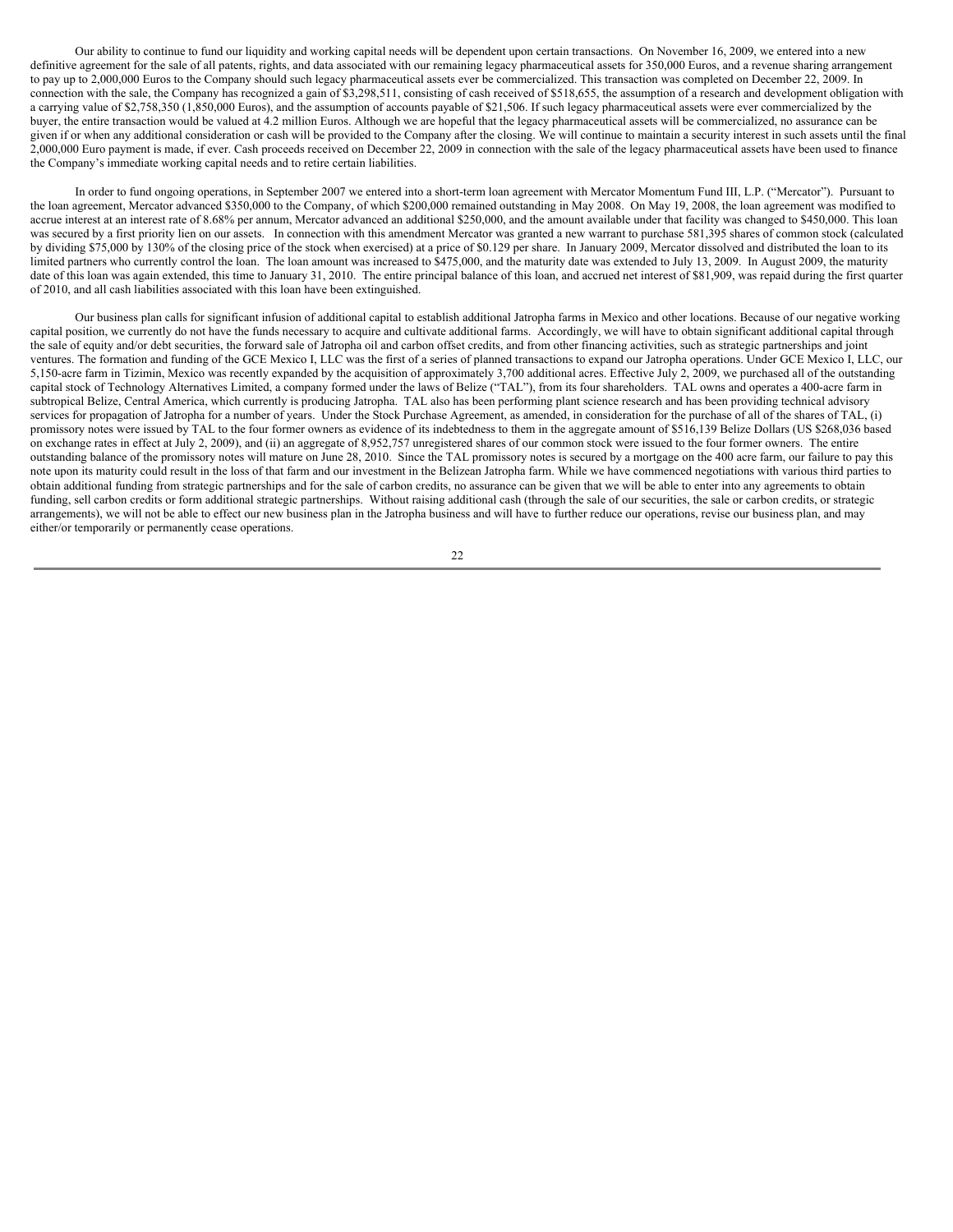On March 16, 2010, the Company issued \$567,000 of Convertible Notes to two investors. The Convertible Notes mature on the earlier of (i) March 16, 2012, and (ii) upon written demand of payment by the investors following the Company's default thereunder. Interest accrues on the Convertible Notes at a rate of 5.97% per annum, and is payable quarterly in cash, in arrears, on each three-month anniversary of the issuance of the Convertible Notes. The Company may at its option, in lieu of paying interest in cash, pay interest by delivering a number of unregistered shares of its common stock equal to the quotient obtained by dividing the amount of such interest by the arithmetic average of the volume weighted average price (VWAP) for each of the five consecutive trading days immediately preceding the interest payment date. At any time following the first anniversary of the issuance of the Convertible Notes, at the option of the Investors, the outstanding balance thereof (including accrued and unpaid interest thereon) may be converted into shares of the Company's common stock at a conversion price equal to \$0.03. The conversion price may be adjusted in connection with stock splits, stock dividends and similar events affecting the Company's capital stock. As of March 16, 2010, the Convertible Notes rank senior to all other indebtedness of the Company, and thereafter will remain senior or pari passu with all accounts payable and other similar liabilities incurred by the Company in the ordinary course of business. The Company may not prepay the Convertible Notes without the prior consent of the Investors. Virtually all of the proceeds from these Convertible Notes were used to fully repay the Mercator note previously mentioned.

On March 30, 2010, the Company entered into a Stock Purchase Agreement with two (2) accredited investors, pursuant to which we issued and sold 25,000,000 shares ("Shares") of the Company's common stock at a price of \$0.02 per share, for an aggregate purchase price of \$500,000. As a result of the receipt of the proceeds from the sale of the Shares and other on-going revenues (primarily advisory service fees), we have sufficient cash on hand to continue our operations for at least the next few months. However, unless our operating revenues significantly increase, we do not have sufficient cash on hand to fund all of our projected working capital needs for the next twelve months. Therefore, unless we either (i) increase our revenues or (ii) obtain additional financing from the sale of securities or by entering into other joint venture relationships, we may have to scale back our current and proposed operations or take other actions to preserve our on-going operations.

Inflation and changing prices have had no effect on our continuing operations over our two most recent fiscal years.

We have no off-balance sheet arrangements as defined in Item 303(a) of Regulation S-K.

### **ITEM 3. QUANTITATIVE AND QUALITATIVE DISCLOSURES ABOUT MARKET RISK**.

### Not applicable.

#### **ITEM 4. CONTROLS AND PROCEDURES.**

We maintain disclosure controls and procedures that are designed to ensure that information required to be disclosed in the reports that we file with, or submit to, the Securities and Exchange Commission (the "SEC") under the Securities Exchange Act of 1934 (the "Exchange Act") is recorded, processed, summarized and reported within the time periods specified in the SEC's rules and forms and that such information is accumulated and communicated to our management, including our chief executive and financial officers, as appropriate, to allow timely decisions regarding required disclosure. As required by SEC Rule 13a-15(b), we carried out an evaluation, under the supervision and with the participation of our management, including our chief executive and financial officers, of the effectiveness of the design and operation of our disclosure controls and procedures as of the end of the period covered by this report. Based on that evaluation, our chief executive and financial officers concluded that our disclosure controls and procedures were effective as of the end of the period covered by this report.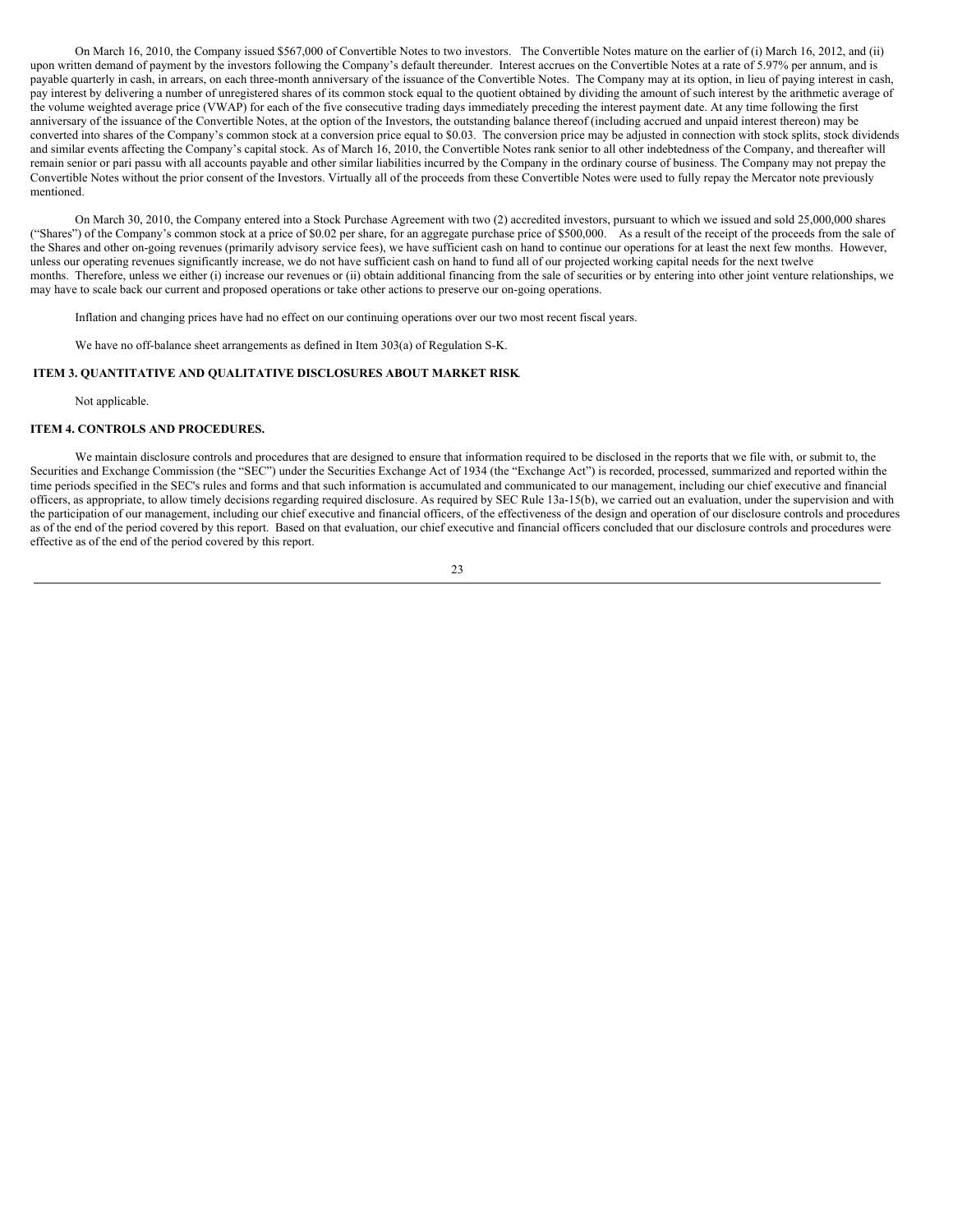Based upon our evaluation, we also concluded that there was no change in our internal control over financial reporting during our most recent fiscal quarter that has materially affected, or is reasonably likely to materially affect, our internal control over financial reporting.

## **PART II**

## **ITEM 1. LEGAL PROCEEDINGS**.

We may occasionally become subject to legal proceedings and claims that arise in the ordinary course of our business. It is impossible for us to predict with any certainty the outcome of pending disputes, and we cannot predict whether any liability arising from pending claims and litigation will be material in relation to our consolidated financial position or results of operations.

### **ITEM 1A. RISK FACTORS**

Information regarding risk factors appears under "Risk Factors" included in Item 1A, Part I, and under Item 7, Management's Discussion and Analysis of Financial Condition and Results of Operations, of our Annual Report on Form 10-K for the year ended December 31, 2009. There have been no material changes from the risk factors previously disclosed in the above-mentioned periodic report.

## **ITEM 2. UNREGISTERED SALES OF EQUITY SECURITIES AND USE OF PROCEEDS**.

We did not issue any unregistered securities during the three-month period ended March 31, 2010 that were not previously reported in a Current Report on Form 8-K.

## **ITEM 3. DEFAULTS UPON SENIOR SECURITIES**.

None.

## **ITEM 4. RESERVED**.

None.

### **ITEM 5. OTHER INFORMATION**

None.

# **ITEM 6. EXHIBITS**

| 31.1 | Rule 13a-14(a) Certification, as adopted pursuant to Section 302 of the Sarbanes-Oxley Act of 2002                     |
|------|------------------------------------------------------------------------------------------------------------------------|
| 31.2 | Rule 13a-14(a) Certification, as adopted pursuant to Section 302 of the Sarbanes-Oxley Act of 2002                     |
| 32.1 | Certification pursuant to 18 U.S.C. Section 1350, as adopted pursuant to Section 906 of the Sarbanes-Oxley Act of 2002 |
| 32.2 | Certification pursuant to 18 U.S.C. Section 1350, as adopted pursuant to Section 906 of the Sarbanes-Oxley Act of 2002 |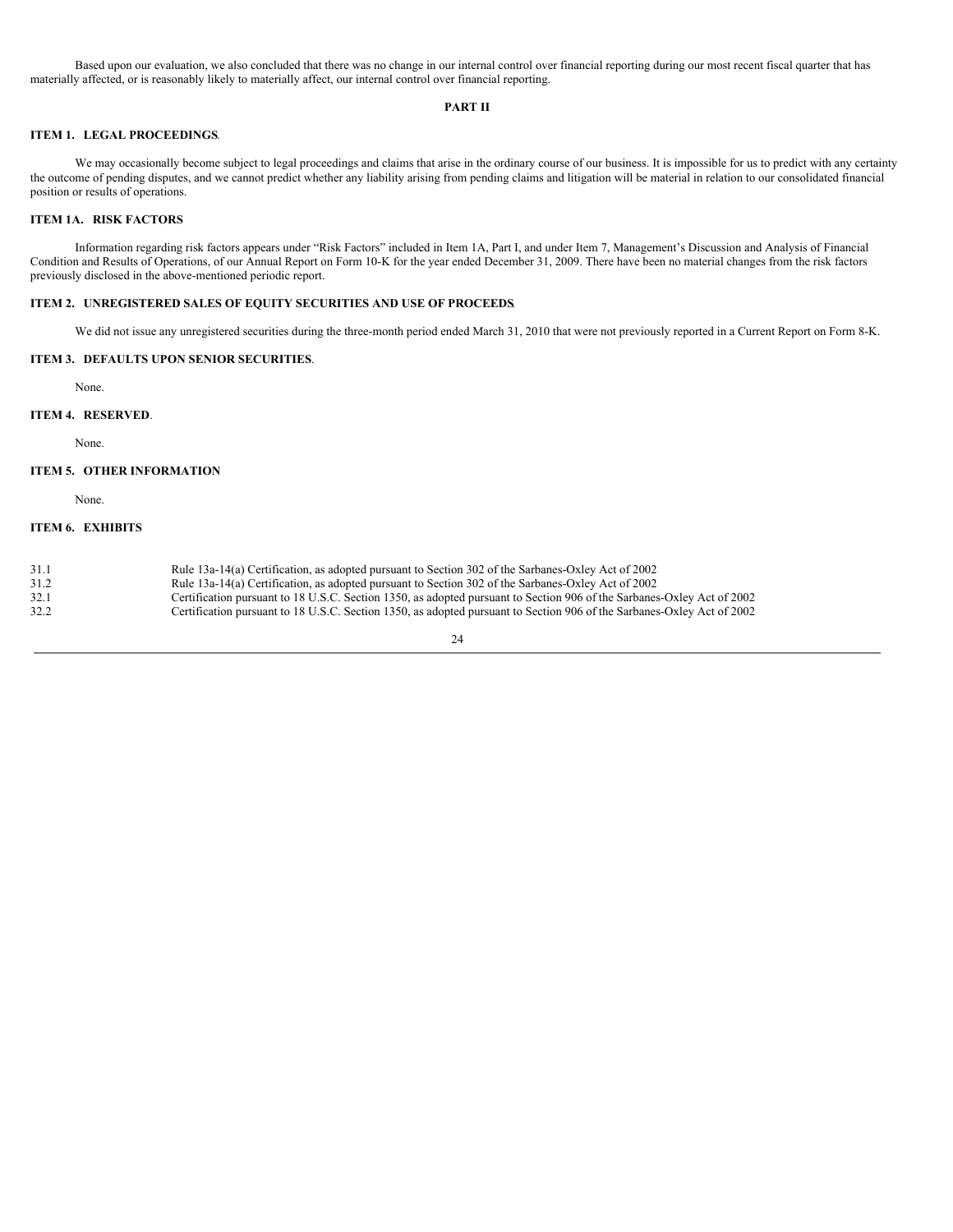# **SIGNATURES**

In accordance with Section 13 or 15(d) of the Securities Exchange Act of 1934, the registrant caused this report to be signed on its behalf by the undersigned, thereunto duly authorized.

GLOBAL CLEAN ENERGY HOLDINGS, INC.

Date: May 14, 2010 By: /s/ BRUCE K. NELSON

Bruce K. Nelson Chief Financial Officer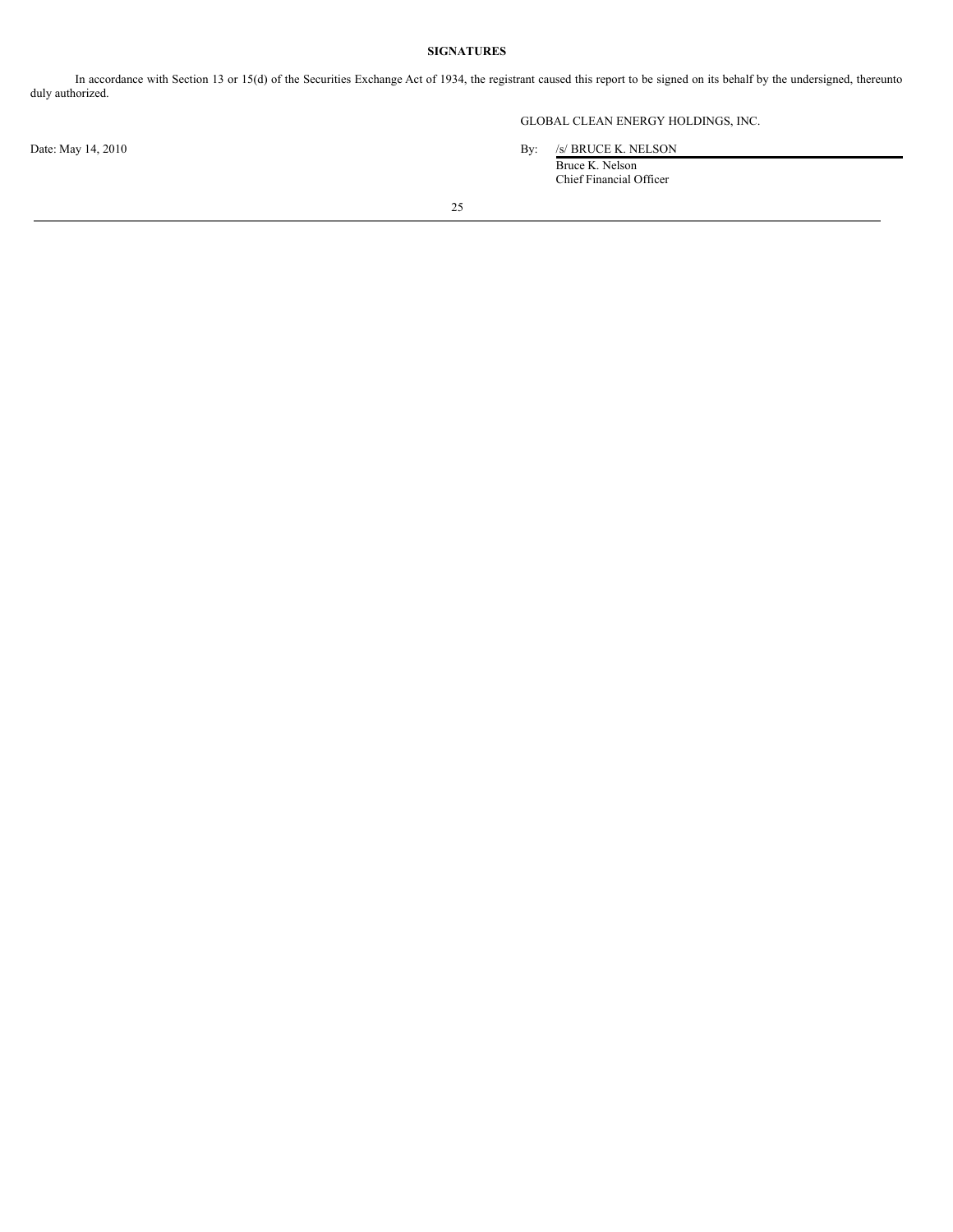### **CERTIFICATIONS PURSUANT TO SECTION 302 OF THE SARBANES-OXLEY ACT OF 2002**

I, Richard Palmer, certify that:

- 1. I have reviewed this report on Form 10-Q of Global Clean Energy Holdings, Inc.;
- 2. Based on my knowledge, this report does not contain any untrue statement of a material fact or omit to state a material fact necessary to make the statements made, in light of the circumstances under which such statements were made, not misleading with respect to the period covered by this report;
- 3. Based on my knowledge, the financial statements, and other financial information included in this report, fairly present in all material respects the financial condition, results of operations and cash flows of the registrant as of, and for, the periods presented in this report;
- 4. The registrant's other certifying officer(s) and I are responsible for establishing and maintaining disclosure controls and procedures (as defined in Exchange Act Rules 13a-15(e) and 15d-15(e)) and internal control over financial reporting (as defined in Exchange Act Rules 13a-15(f) and 15d-15(f)) for the registrant and have:
	- (a) Designed such disclosure controls and procedures, or caused such disclosure controls and procedures to be designed under our supervision, to ensure that material information relating to the registrant, including its consolidated subsidiaries, is made known to us by others within those entities, particularly during the period in which this quarterly report is being prepared;
	- (b) Designed such internal control over financial reporting, or caused such internal control over financial reporting to be designed under their supervision, to provide reasonable assurance regarding the reliability of financial reporting and the preparation of financial statements for external purposes in accordance with generally accepted accounting principles;
	- (c) Evaluated the effectiveness of the registrant's disclosure controls and procedures and presented in this report our conclusions about the effectiveness of the disclosure controls and procedures, as of the end of the period covered by this report based on such evaluation; and
	- (d) Disclosed in this report any change in the registrant's internal control over financial reporting that occurred during the registrant's most recent fiscal quarter (the registrant's fourth fiscal quarter in the case of an annual report) that has materially affected, or is reasonably likely to materially affect, the registrant's internal control over financial reporting.
- 5. The registrant's other certifying officer(s) and I have disclosed, based on our most recent evaluation of internal control over financial reporting, to the registrant's auditors and the audit committee of registrant's board of directors (or persons performing the equivalent functions):
	- (a) All significant deficiencies and material weaknesses in the design or operation of internal control over financial reporting which are reasonably likely to adversely affect the registrant's ability to record, process, summarize and report financial information; and
	- (b) Any fraud, whether or not material, that involves management or other employees who have a significant role in the registrant's internal control over financial reporting.

Date: May 14, 2010 By: /s/ RICHARD PALMER Richard Palmer

Chief Executive Officer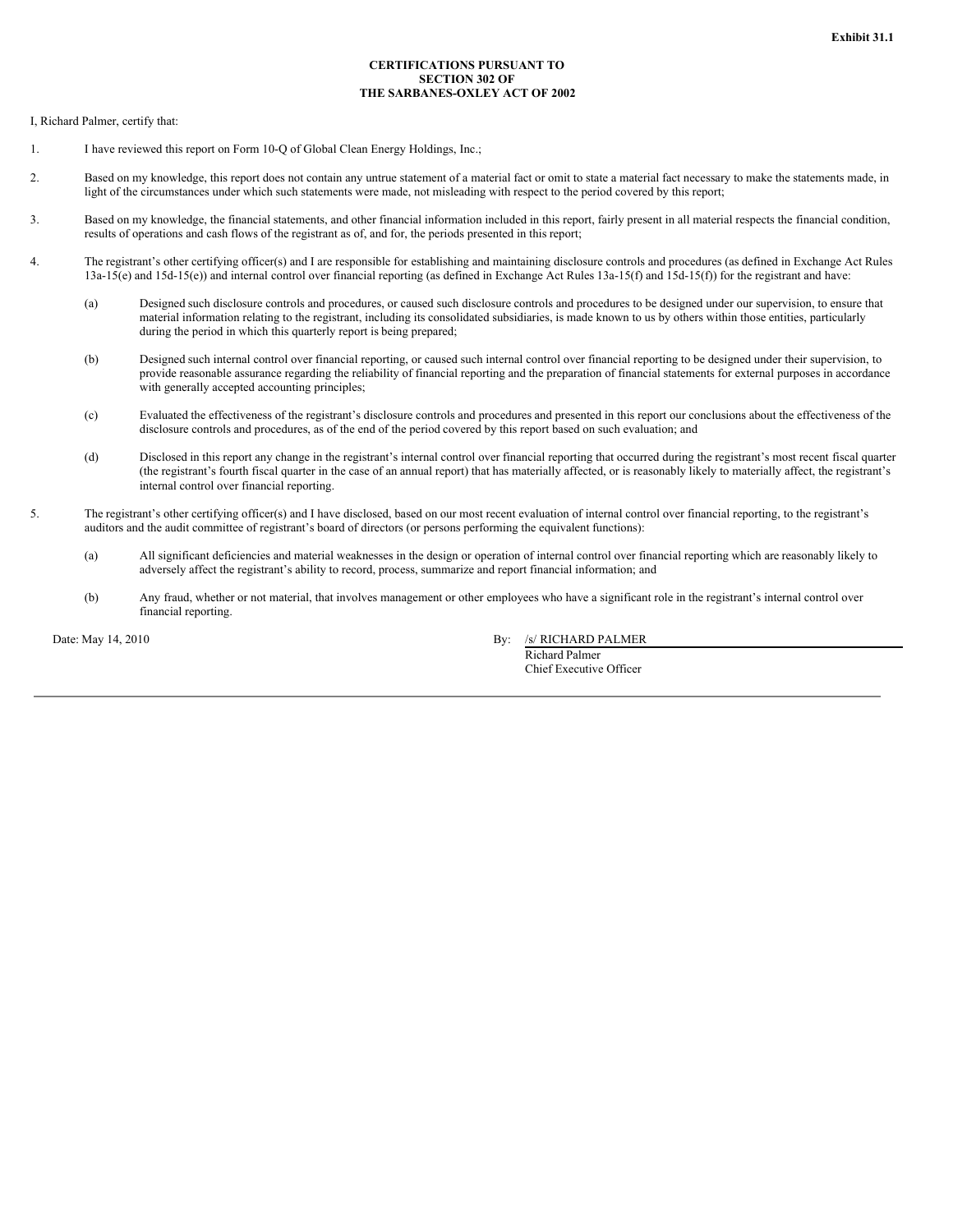### **CERTIFICATIONS PURSUANT TO SECTION 302 OF THE SARBANES-OXLEY ACT OF 2002**

I, Bruce Nelson, certify that:

- 1. I have reviewed this report on Form 10-Q of Global Clean Energy Holdings, Inc.;
- 2. Based on my knowledge, this report does not contain any untrue statement of a material fact or omit to state a material fact necessary to make the statements made, in light of the circumstances under which such statements were made, not misleading with respect to the period covered by this report;
- 3. Based on my knowledge, the financial statements, and other financial information included in this report, fairly present in all material respects the financial condition, results of operations and cash flows of the registrant as of, and for, the periods presented in this report;
- 4. The registrant's other certifying officer(s) and I are responsible for establishing and maintaining disclosure controls and procedures (as defined in Exchange Act Rules  $13a-15(e)$  and  $15d-15(e)$  and internal control over financial reporting (as defined in Exchange Act Rules  $13a-15(f)$  and  $15d-15(f)$ ) for the registrant and have:
	- (a) Designed such disclosure controls and procedures, or caused such disclosure controls and procedures to be designed under our supervision, to ensure that material information relating to the registrant, including its consolidated subsidiaries, is made known to us by others within those entities, particularly during the period in which this quarterly report is being prepared;
	- (b) Designed such internal control over financial reporting, or caused such internal control over financial reporting to be designed under their supervision, to provide reasonable assurance regarding the reliability of financial reporting and the preparation of financial statements for external purposes in accordance with generally accepted accounting principles;
	- (c) Evaluated the effectiveness of the registrant's disclosure controls and procedures and presented in this report our conclusions about the effectiveness of the disclosure controls and procedures, as of the end of the period covered by this report based on such evaluation; and
	- (d) Disclosed in this report any change in the registrant's internal control over financial reporting that occurred during the registrant's most recent fiscal quarter (the registrant's fourth fiscal quarter in the case of an annual report) that has materially affected, or is reasonably likely to materially affect, the registrant's internal control over financial reporting.
- 5. The registrant's other certifying officer(s) and I have disclosed, based on our most recent evaluation of internal control over financial reporting, to the registrant's auditors and the audit committee of registrant's board of directors (or persons performing the equivalent functions):
	- (a) All significant deficiencies and material weaknesses in the design or operation of internal control over financial reporting which are reasonably likely to adversely affect the registrant's ability to record, process, summarize and report financial information; and
	- (b) Any fraud, whether or not material, that involves management or other employees who have a significant role in the registrant's internal control over financial reporting.

Date: May 14, 2010 By: /s/ BRUCE NELSON Bruce Nelson

Chief Financial Officer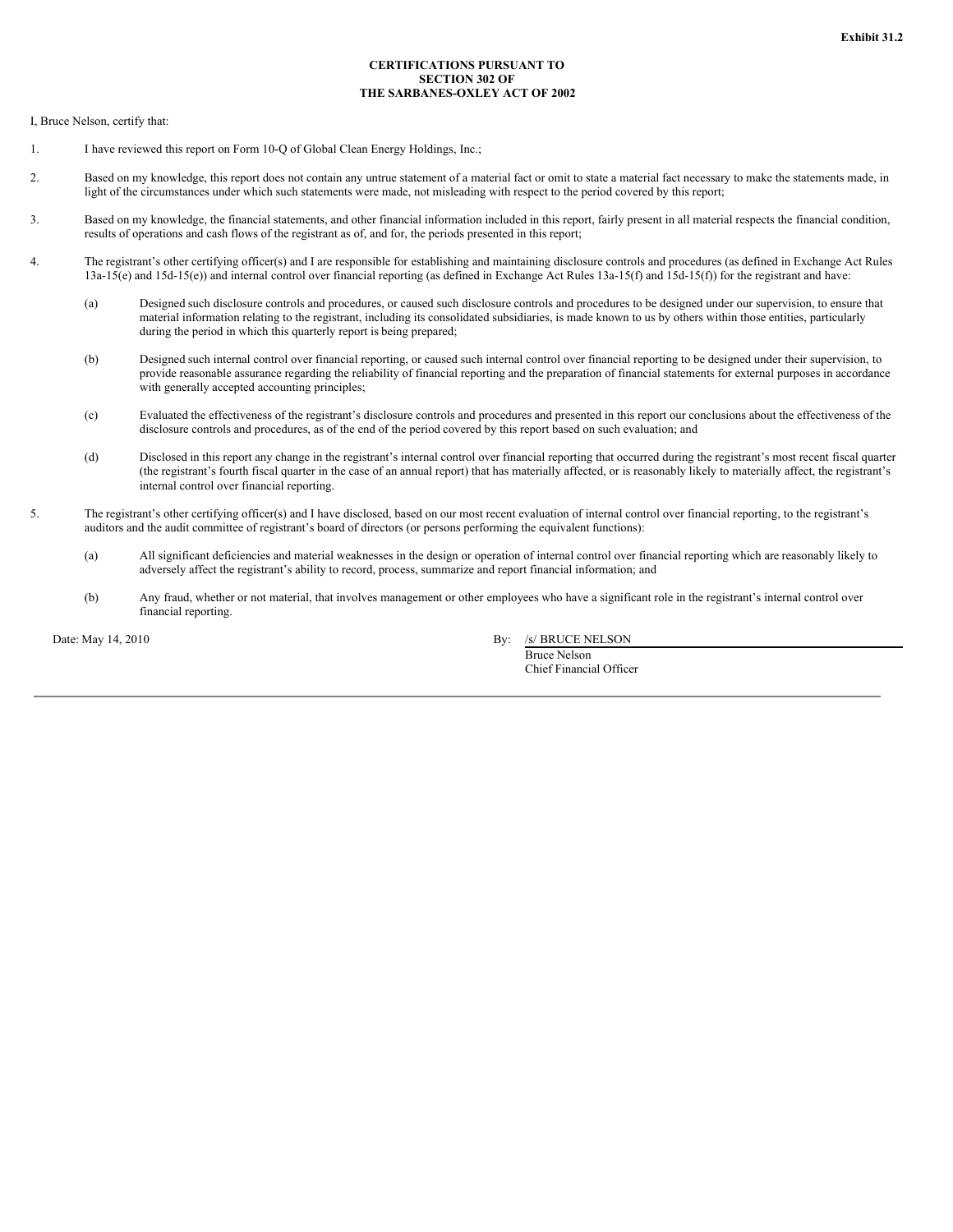### **CERTIFICATION PURSUANT TO 18 U.S.C. SECTION 1350, AS ADOPTED PURSUANT TO SECTION 906 OF THE SARBANES-OXLEY ACT OF 2002**

Pursuant to 18 U.S.C. § 1350, as created by Section 906 of the Sarbanes-Oxley Act of 2002, the undersigned officer of Global Clean Energy Holdings, Inc. (the "Company") hereby certifies that, to the best of his knowledge:

(i) The Quarterly Report on Form 10-Q of the Company for the quarter ended March 31, 2010 (the "Report") fully complies with the requirements of Section 13(a) or Section 15(d), as applicable, of the Securities Exchange Act of 1934, as amended; and

(ii) The information contained in the Report fairly presents, in all material respects, the financial condition and results of operations of the Company.

Date: May 14, 2010 By: /s/ RICHARD PALMER

Richard Palmer Chief Executive Officer